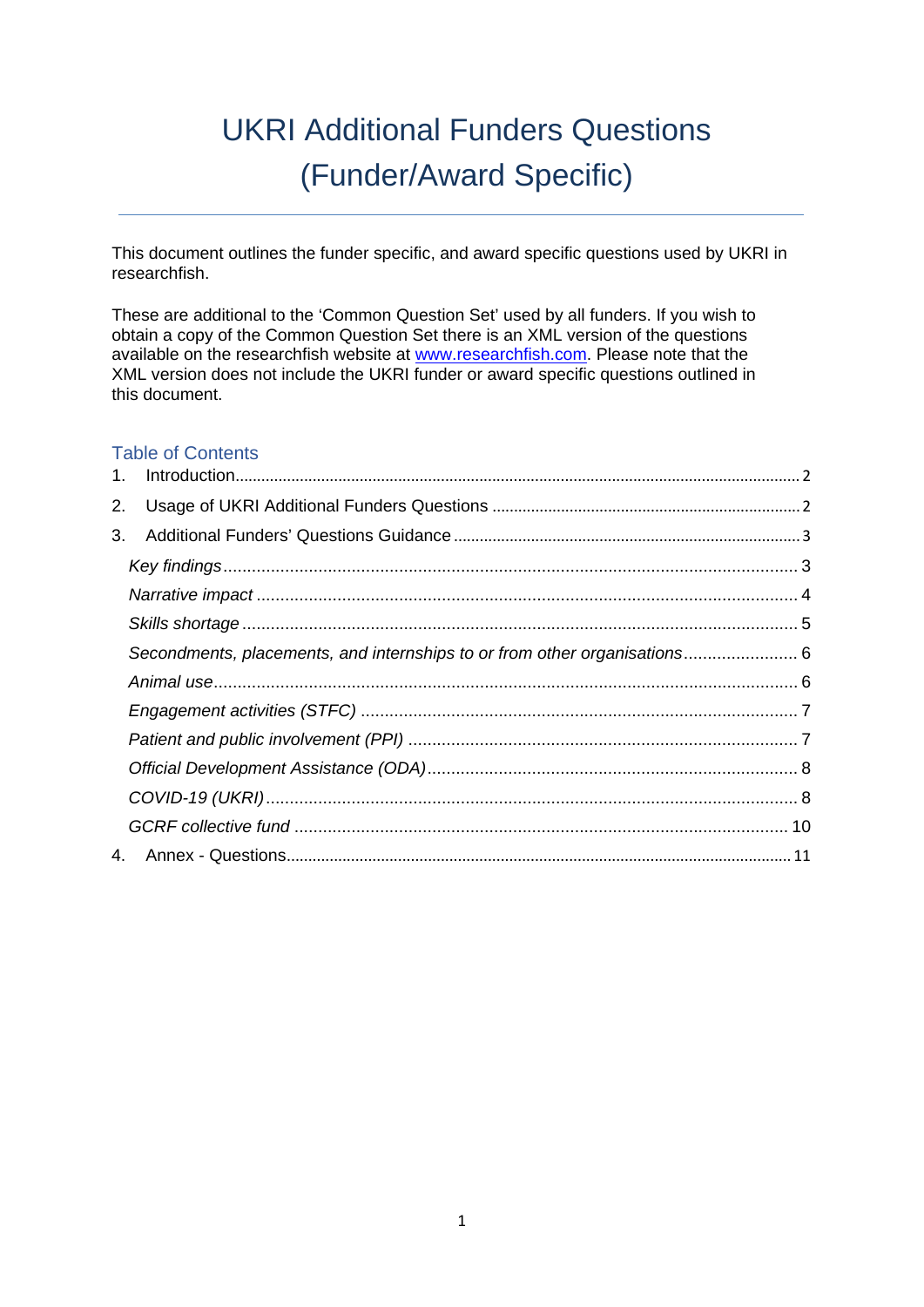# <span id="page-1-0"></span>**1. Introduction**

**Additional Funder Questions** are funder-specific or programme-specific questions in additional to the common question set.

For guidance on other aspects of submitting outcomes please see our [Help and guidance](https://www.ukri.org/funding/information-for-award-holders/research-outcomes/help-and-guidance/) [https://www.ukri.org/apply-for-funding/manage-your-funding-award/report-your-research](https://www.ukri.org/apply-for-funding/manage-your-funding-award/report-your-research-outcomes/)[outcomes/](https://www.ukri.org/apply-for-funding/manage-your-funding-award/report-your-research-outcomes/) which includes frequently asked questions for students, principal investigators (PIs) inc. fellows and links to help videos.

For any non-technical enquiries please contact the UKRI Research Outcomes Support Team please email: researchoutcomes@funding.ukri.org or alternatively, please phone 01793 444164.

# <span id="page-1-1"></span>**2. Usage of UKRI Additional Funders Questions**

Funder specific questions are used for all awards from that funder. Award specific questions are used only for relevant awards from that funder as highlighted in the below table.



|                       |                                                                                 | <b>AHRC</b>  | <b>BBSRC</b> | <b>EPSRC</b> | <b>ESRC</b>  | <b>MRC</b>   | <b>NERC</b>  | <b>STFC</b>  |
|-----------------------|---------------------------------------------------------------------------------|--------------|--------------|--------------|--------------|--------------|--------------|--------------|
|                       | <b>Key Findings</b>                                                             | $\checkmark$ | ✓            | $\checkmark$ | $\checkmark$ |              | ✓            | ✓            |
|                       | Narrative Impact                                                                | $\checkmark$ | $\checkmark$ | $\checkmark$ | $\checkmark$ |              | $\checkmark$ | $\checkmark$ |
|                       | <b>Skills Shortage</b>                                                          |              |              |              |              | $\checkmark$ | $\checkmark$ |              |
| Funder Specific       | Secondments,<br>Placements and<br>Internships to or from<br>other organisations | ✓            |              | $\checkmark$ | $\checkmark$ | ✓            |              |              |
|                       | <b>Key Findings</b>                                                             |              |              |              |              | $\checkmark$ |              |              |
|                       | Narrative Impact                                                                |              |              |              |              | $\checkmark$ |              |              |
|                       | Animal Use                                                                      |              | $\checkmark$ | $\checkmark$ |              | $\checkmark$ | $\checkmark$ |              |
| <b>Award Specific</b> | <b>Engagement Activities</b>                                                    |              |              |              |              |              |              | ✓            |
|                       | <b>ODA Eligibility</b>                                                          | $\checkmark$ | $\checkmark$ | $\checkmark$ | $\checkmark$ | $\checkmark$ | $\checkmark$ | ✓            |
|                       | COVID impact                                                                    | $\checkmark$ | $\checkmark$ | $\checkmark$ | $\checkmark$ | $\checkmark$ | ✓            |              |
|                       | Patient and Public<br>Involvement                                               |              |              |              |              |              |              |              |
|                       | <b>GCRF Collective</b><br>Fund                                                  | $\checkmark$ | ✓            | ✓            | ✓            | ✓            | ✓            |              |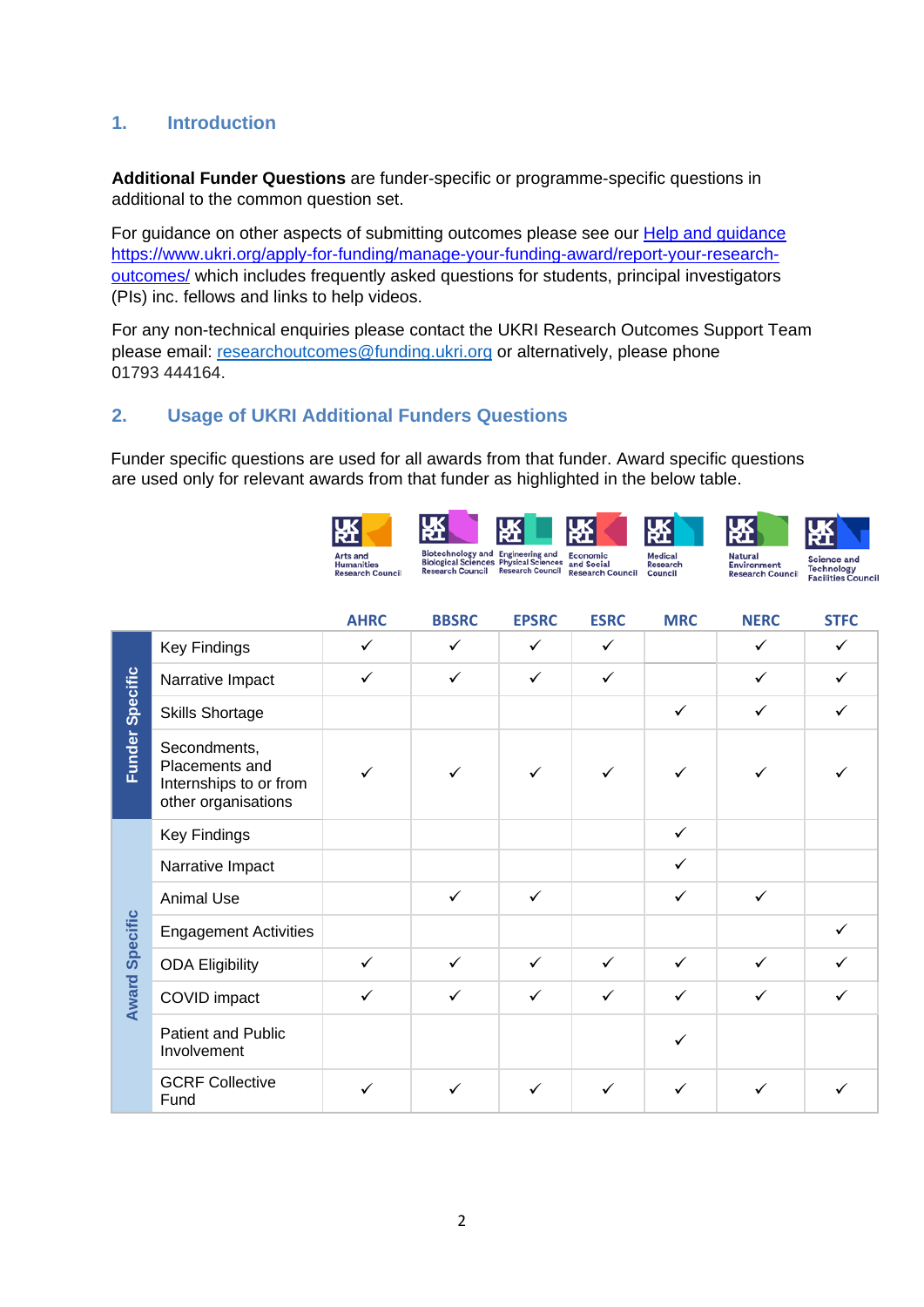# <span id="page-2-0"></span>**3. Additional Funders' Questions Guidance**

# <span id="page-2-1"></span>*Key findings*

#### **Used by AHRC, BBSRC, EPSRC, ESRC, MRC, NERC & STFC**

This section is answered separately for each grant, and outputs reported here cannot be shared across multiple awards.

We will not apply this to award holders who have already answered these questions (as they may wish to update their previous responses), and there will be a small number of call or scheme-based exceptions where this is considered appropriate. The following rules will be applied to UKRI awards in researchfish:

Award duration **Award duration** <1 year Asked in 1st available submission period After the award ends, asked for only 2 submission periods 1-2 years  $\blacksquare$  Not asked in 1<sup>st</sup> submission period after award starts Asked from 2<sup>nd</sup> submission period after award starts After the award ends, asked for only 2 submission periods  $>$ 2 years  $\vert$  Not asked in 1<sup>st</sup> two submission periods after award starts Asked from 3rd submission period after award starts After the award ends, asked for only 2 submission periods

In this section we want you to report on the main, high-level results from the award, particularly in relation to the award objectives.

Please note that what you enter and submit will be publicly available through UKRI Gateway to Research (GtR)<https://gtr.ukri.org/>

You should address three questions:

- What were the most significant achievements from the award?
- To what extent were the award objectives met? If you can, briefly explain why any key objectives were not met.
- How might the findings be taken forward and by whom?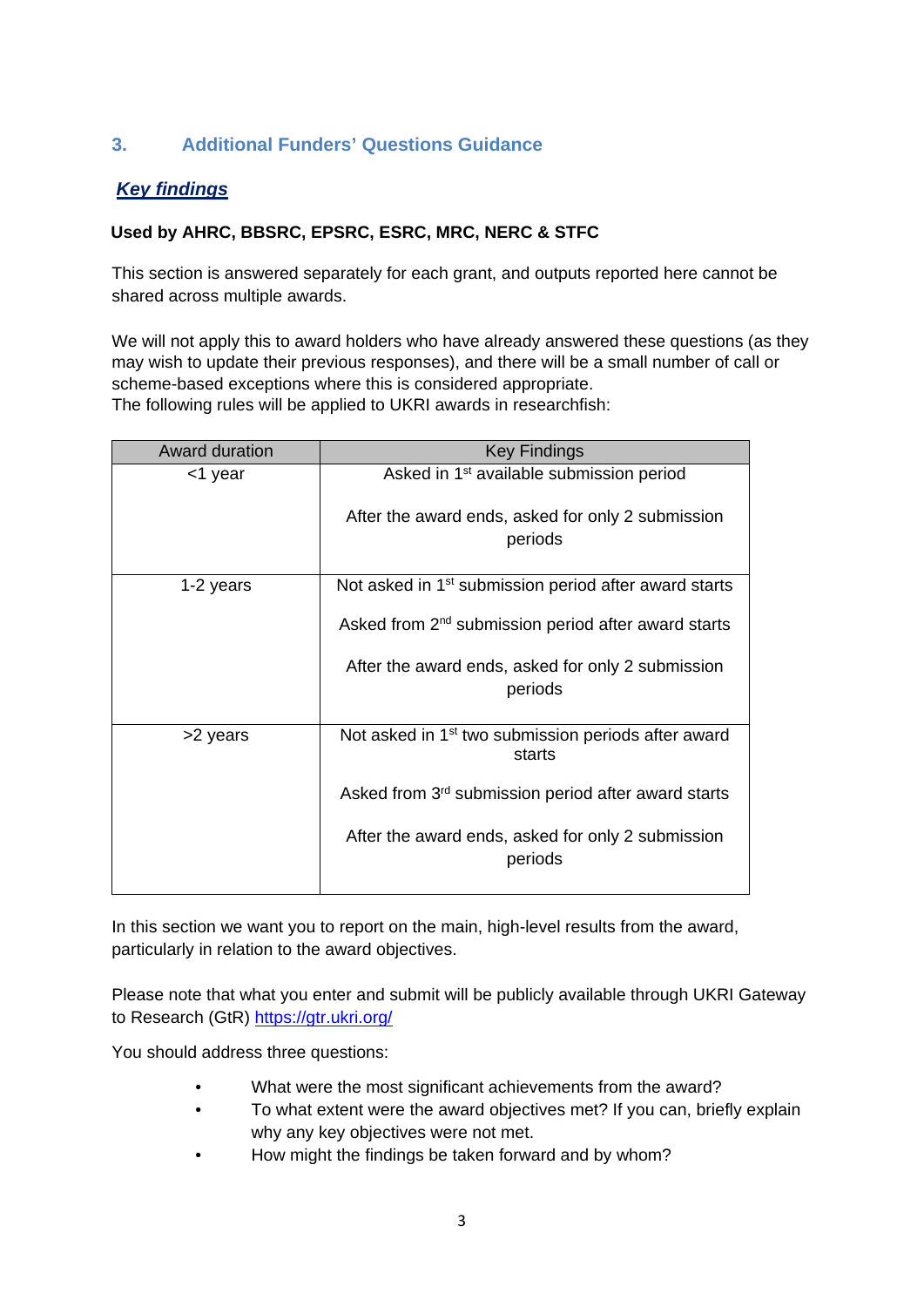As major investors of public funds, UKRI are accountable for large sums of public money; being able to demonstrate the extent to which expectations from awards have been met is an essential component of this accountability.

This section would not normally duplicate other entries in the system. However, you may wish to use this section to draw together and reference entries from any other sections, depending on what the key findings are.

# **Do not:**

- Simply repeat specific outcomes/impacts already associated with the award you are reporting on through other sections of researchfish.
- Include confidential information or personal data for which you do not have permission to share publicly.
- Describe impact-related activities you have already undertaken during this award; these should be reported in the impact narrative section.
- Use inappropriate language or use this to provide us with feedback on the RF system.

Please click [here](#page-10-1) for question set.

# <span id="page-3-0"></span>*Narrative impact*

# **Used by AHRC, BBSRC, EPSRC, ESRC, MRC, NERC & STFC**

Please note that this section is answered separately for each award, and outputs reported here cannot be shared across multiple awards.

We will not apply this to award holders who have already answered these questions (as they may wish to update their previous responses), and there will be a small number of call or scheme-based exceptions where this is considered appropriate.

The following rules will be applied to UKRI awards in researchfish:

| Award duration | Narrative Impact                                                |
|----------------|-----------------------------------------------------------------|
| <1 year        | Not asked while current                                         |
|                | Asked in all submission periods after the award ends            |
| 1-2 years      | Asked from 2 <sup>nd</sup> submission period after award starts |
|                | Asked in all submission periods after the award ends            |
| >2 years       | Asked from 3 <sup>rd</sup> submission period after award starts |
|                | Asked in all submission periods after the award ends            |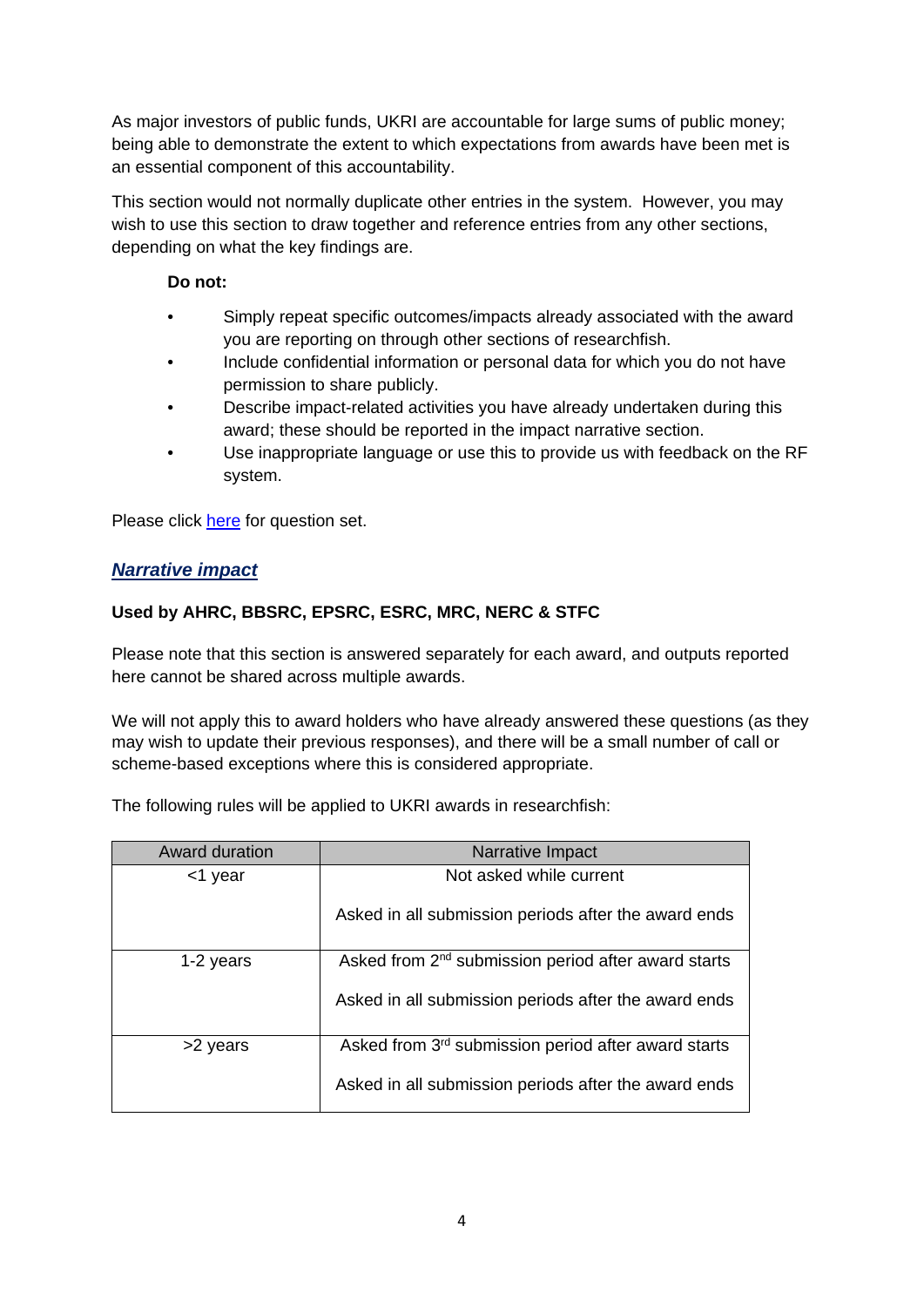Please use this section to summarise, as it evolves, the overall impact of the work supported by this award. The section can be updated as impact emerges and develops, and it is accepted that impact can occur over a wide and varying timeframe. We would normally expect that an award that finished over a year ago would begin to be able to identify how non-academic audiences have been impacted by the findings. Submitted data will appear on the publicly accessible Gateway to Research system and may be used for evaluation purposes by UKRI.

You should not duplicate descriptions of impact added in other sections, for example in the 'Influence on Policy, Practice, Patients and the Public' section, which should be clear, specific and proven impacts. However, you may wish to draw together and reference entries in other sections in summarising the overall impact. We want to hear more broadly about how the outputs and outcomes of the award you are reporting on are beginning to impact, or have impacted, beyond academia in the public, private or third/voluntary sectors, as well as within academia.

#### **For example, please tell us about:**

- Details of emerging economic and societal impact arising from the award that you are reporting on (including how it has evolved)
- A summary of how the findings from your award are impacting the public, private or third/voluntary sectors, and elsewhere
- Challenges overcome to achieve impact
- Significant impact within academia, for example the nucleation of a new research area

#### **Do not:**

- repeat specific impacts already associated with the award you are reporting on through other sections of researchfish
- focus just on academic impact in your research area, we are also interested in how your research has brought benefits beyond academia

Please click [here](#page-11-0) for the question set.

# <span id="page-4-0"></span>*Skills shortage*

#### **Used by MRC, NERC & STFC**

This section is answered separately for each award, and outputs reported here cannot be shared across multiple awards.

This section asks you to report where you have experienced some difficulty in recruiting or retaining staff in particular areas or with particular skills.

Please click [here](#page-13-0) for the question set.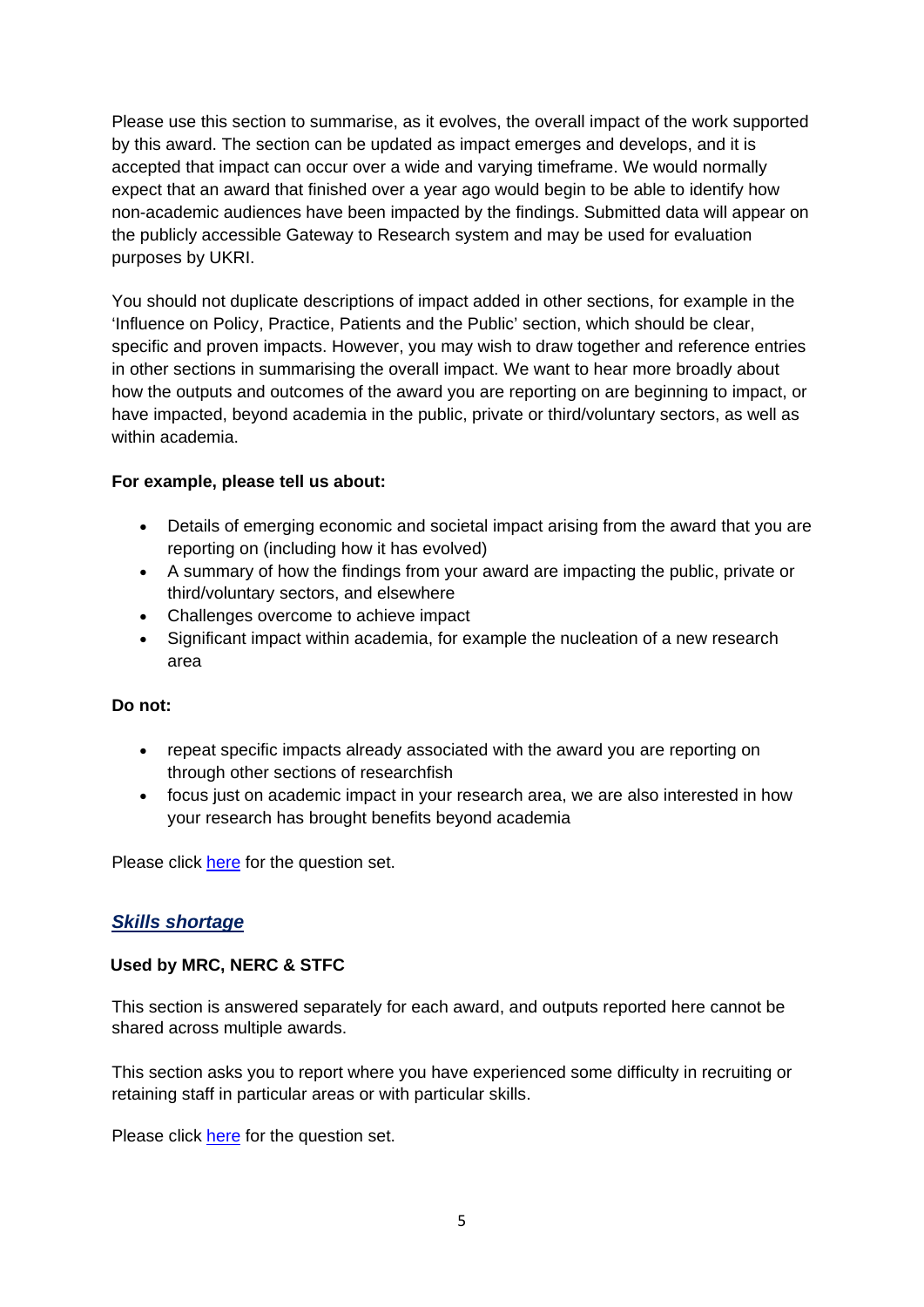# <span id="page-5-0"></span>*Secondments, placements, and internships to or from other organisations*

# **Used by AHRC, BBSRC, EPSRC, ESRC, MRC, NERC & STFC**

This section is only asked when the grant is active or has recently ended. The answers are separate for each award, and outputs reported here cannot be shared across multiple awards.

In this section, please record details of secondments, placements and internships that have taken place in connection with the research supported by this award.

#### **Tell us about instances in which:**

- You or anyone else delivering the research supported by the award has gone on temporary secondments, placements or internships whilst engaged in the research.
- Individuals have come to work with you, or anyone associated with the research supported by the award from other organisations as part of a temporary secondment, placement or internship.

#### Please note:

In accordance with UK data protection legislation and the EU General Data Protection Regulations 2016/679 (GDPR), the personal data provided will be processed by UKRI, and may be held on computerised database and/or manual files. Further details can be found on the UK Research and Innovation Privacy Notice [\(https://www.ukri.org/about-us/privacy](https://www.ukri.org/about-us/privacy-notice/)[notice/\)](https://www.ukri.org/about-us/privacy-notice/)

#### **Do not tell us about:**

• Students who are not funded by the award but who are working as part of the research team.

Please click [here](#page-13-1) for question set

# <span id="page-5-1"></span>*Animal use*

#### **Used by BBSRC, EPSRC, MRC & NERC**

This section is only asked when the grant is active or has recently ended. The answers are separate for each award, and outputs reported here cannot be shared across multiple awards.

#### **The aim of this section is to capture information on:**

- animal usage during this research project
- how researchers have applied the 3Rs [\(https://www.nc3rs.org.uk/\)](https://www.nc3rs.org.uk/) in their project, to include both what was planned at the beginning of the project to implement the 3Rs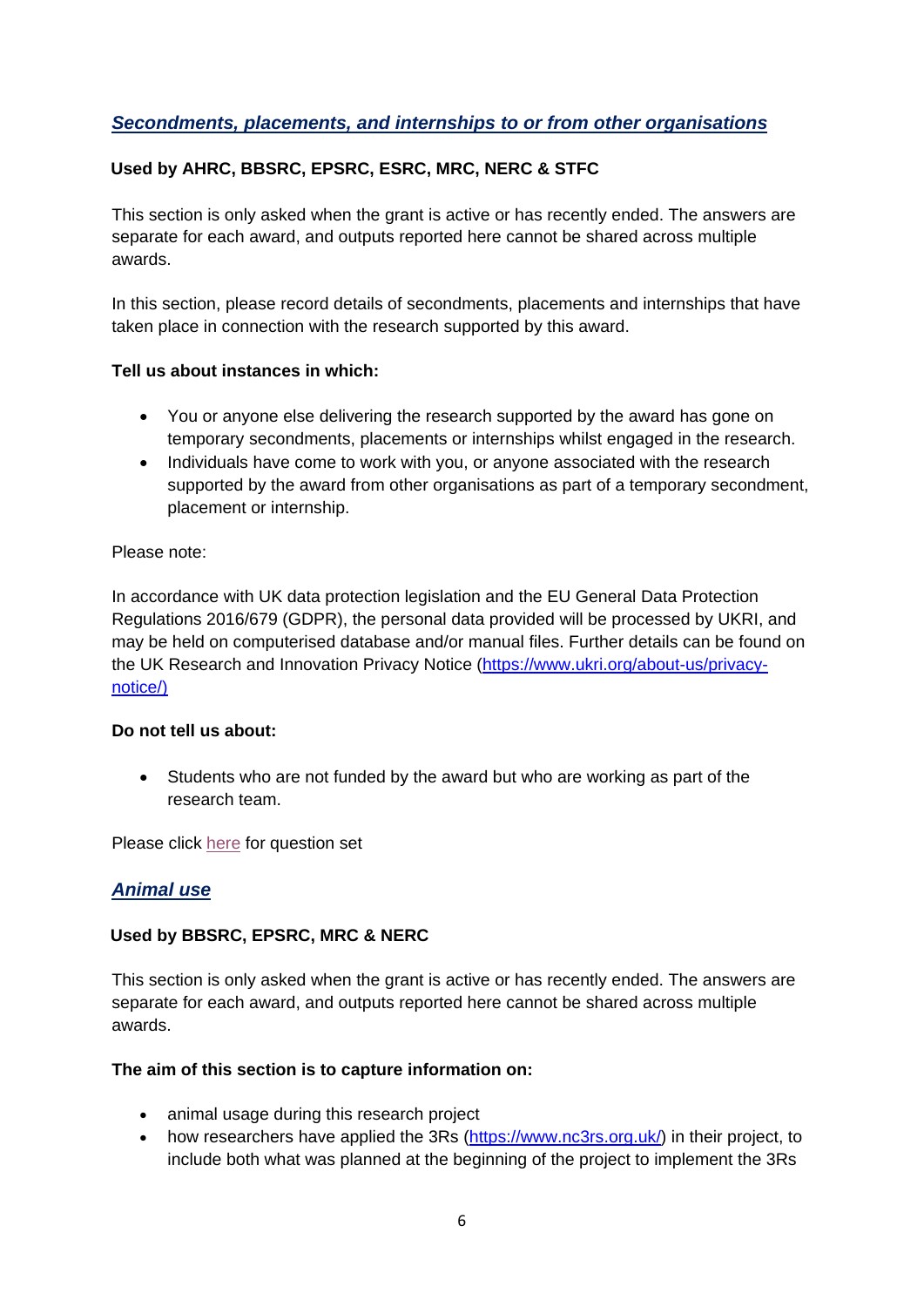and anything implemented during the course of the project to further reduce, refine or replace the number of animals used

• and whether this has led to significant changes in the way the project was carried out

Please click [here](#page-14-0) for question set.

# <span id="page-6-0"></span>*Engagement activities (STFC)*

#### **Used by STFC**

Please note, it is recommended that you refer to the specific STFC guidance when completing this additional question. The guidance can be found at [http://www.stfc.ac.uk/public-engagement/public-engagement-grants/evaluating-your](http://www.stfc.ac.uk/public-engagement/public-engagement-grants/evaluating-your-engagement/)[engagement/](http://www.stfc.ac.uk/public-engagement/public-engagement-grants/evaluating-your-engagement/)

Please click [here](#page-17-0) for the question set.

# <span id="page-6-1"></span>*Patient and public involvement (PPI)*

#### **Used by MRC**

Patient and Public Involvement (PPI) in research is an active partnership between patients, members of the public and researchers in the research process. Patient and Public Involvement in research is when research is carried out 'with' or 'by' members of the public rather than 'to', 'about' or 'for' them.

#### **Please use this section to tell us about:**

- the different ways in which patients and the public have been involved in the design and delivery of your research.
- the elements you think have made your PPI successful. We are keen to identify examples of good practice in involving patients and the public in research and develop the evidence base to articulate the factors associated with successful involvement.
- any aspects of involving people in research that have been challenging and how, where possible, you have overcome these challenges. We need to understand these challenges better to develop the evidence-based guidance and support.
- the difference or impact PPI has had on the process of undertaking your research; the difference it has made to your research outputs, outcomes and impacts; and, to you as a researcher.

Please note that these questions **do not** refer to the recruitment of patients or members of the public as participants or subjects in the research. There is no need to duplicate activities you have already told us about in the 'Engagement activities' section. Where appropriate refer to outputs reported in other sections in researchfish.

Please click [here](#page-21-0) for question set.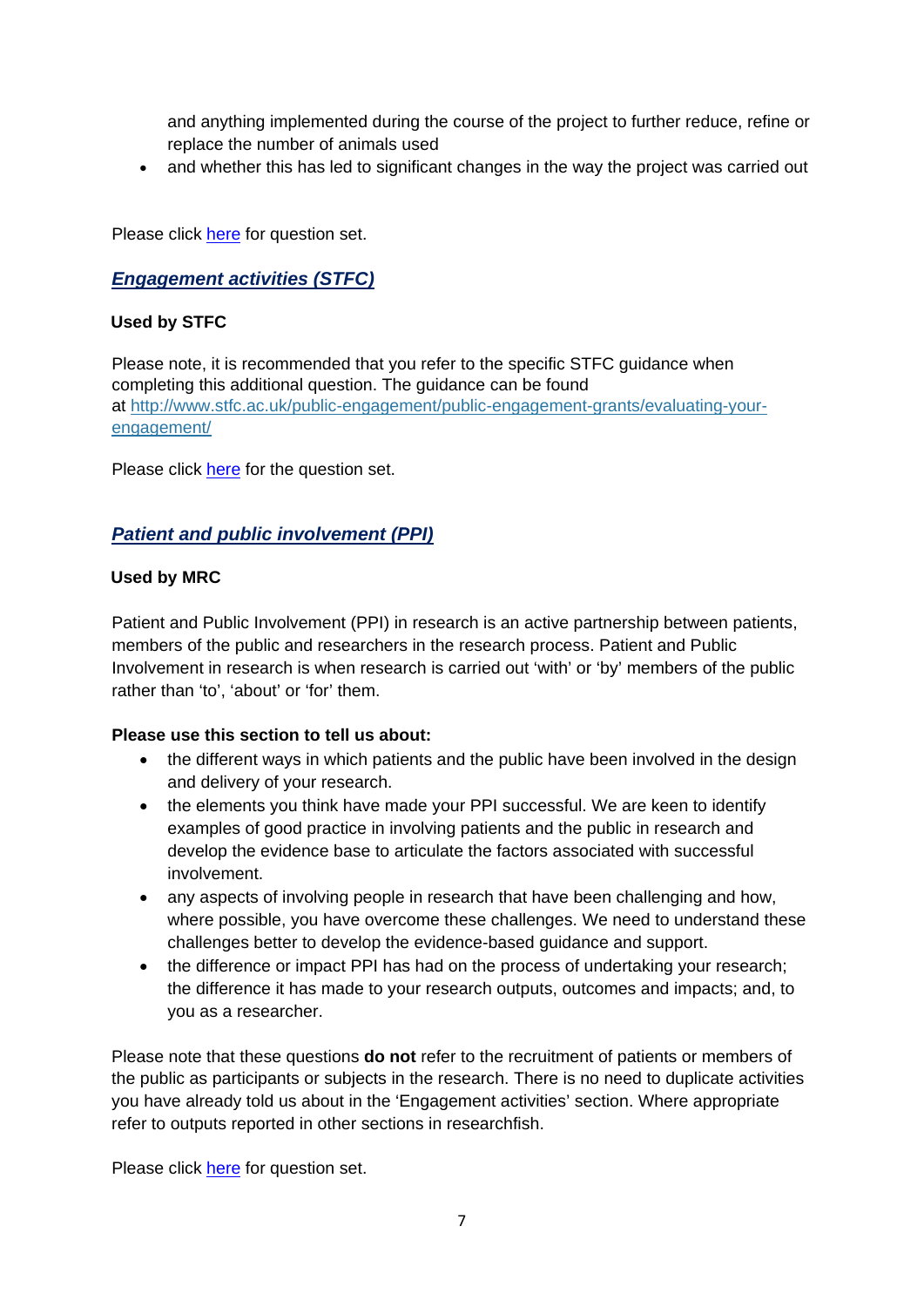# <span id="page-7-0"></span>*Official Development Assistance (ODA)*

# **Used by AHRC, BBSRC, EPSRC, ESRC, MRC, NERC & STFC**

# **UKRI select the PIs who will be required to complete the AFQ and will be notified in advance of the submission period.**

UKRI wants to understand whether there have been any changes to your project, since it was awarded, which have the potential to alter its ODA eligibility and if so, what approaches have been used, or are planned, to mitigate this risk.

#### **What to report?**

Do report changes that have been made to the project that have the potential to alter its ODA eligibility. These changes should be reported even if a strategy has been identified and put in place to mitigate this risk. Examples of changes that could affect the ODA eligibility of a project include but are not limited to:

- a change in the location of a field study site or a study population from an DAC list country to a non-DAC list country as a result of access issues
- the pursuit of different avenues of investigation as the result of new research findings where these could result in a greater proportion of the impacts and benefits from the project accruing in the UK or other developed countries
- substantive changes to the methodology/approach which could make the research/innovation less specific to addressing challenges in a DAC list country and more relevant to issues of global importance

#### **What should not be reported**

If changes have only been made to aspects of the project that are not relevant to maintaining its ODA eligibility, such as changes to the research staff or minor changes to the methodology that do not impinge on the overall approach, you should only complete question 1a, by selecting "no".

Further guidance on how to complete this question is available in the ODA eligibility guidance document which you received with your notification email.

Please click [here](#page-22-0) for question set

# <span id="page-7-1"></span>*COVID-19 (UKRI)*

# **Used by AHRC, BBSRC, EPSRC, ESRC, MRC & NERC, STFC**

In 2021, UKRI introduced a temporary Additional Funder Question to researchfish to help understand the impact of the COVID-19 pandemic on UKRI-funded projects. Given that the COVID-19 pandemic is ongoing, UKRI has decided to ask this question again in 2022.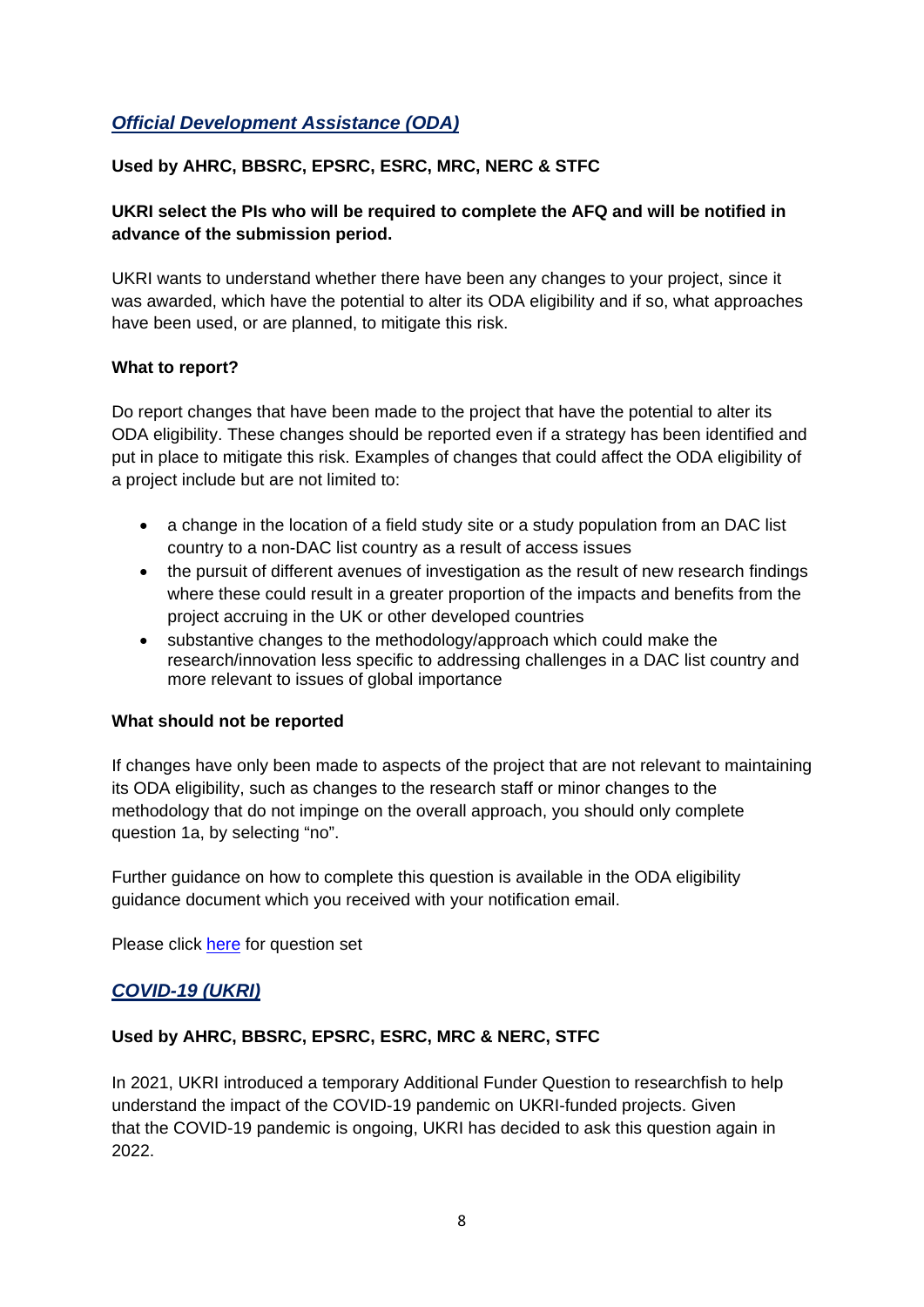The section consists of a short set of multiple-choice questions which ask researchers to identify if their project's outputs and outcomes have been affected by COVID-19. The section is answered separately for each award, and information reported here cannot be shared across multiple awards.

The information collected here will be used to inform ongoing evaluations of the effectiveness of UKRI's own response to the COVID-19 pandemic. The responses to this section will help guide this evaluation work, which will involve further engagement with the UKRI research community to explore the impact of COVID-19 in more detail. The responses to this section will help guide this evaluation work.

Please be assured that the information collected in this section will not be used to assess the performance of individual projects or researchers. UKRI recognises that COVID-19 disruption may result in researchers reporting a reduced number of outputs and outcomes during the current Submission Period.

# **What to report?**

We wish to understand whether, and if so how, the COVID-19 pandemic has affected your project's outputs and outcomes compared with what you originally expected to be enabled at this point in time. The section does not seek to capture specific detail about how the delivery of your project has been affected (for example, access to research facilities, staffing etc.). In answering the questions:

#### **Do:**

- Consider the full variety of outputs and outcomes that you originally expected to be in a position to attribute to your project (as covered in the researchfish Common Question Set)
- Consider any impact (positive or negative) that COVID-19 has already had on your project's outputs and outcomes

#### **Do not:**

- Consider any impact to your project's outputs and outcomes that is not attributable to COVID-19
- Consider any impact to your project's outputs and outcomes that may occur in the future (do not comment on how you think COVID-19 may affect the future delivery of outputs and outcomes attributable to your project)

Please click [here](#page-23-0) for question set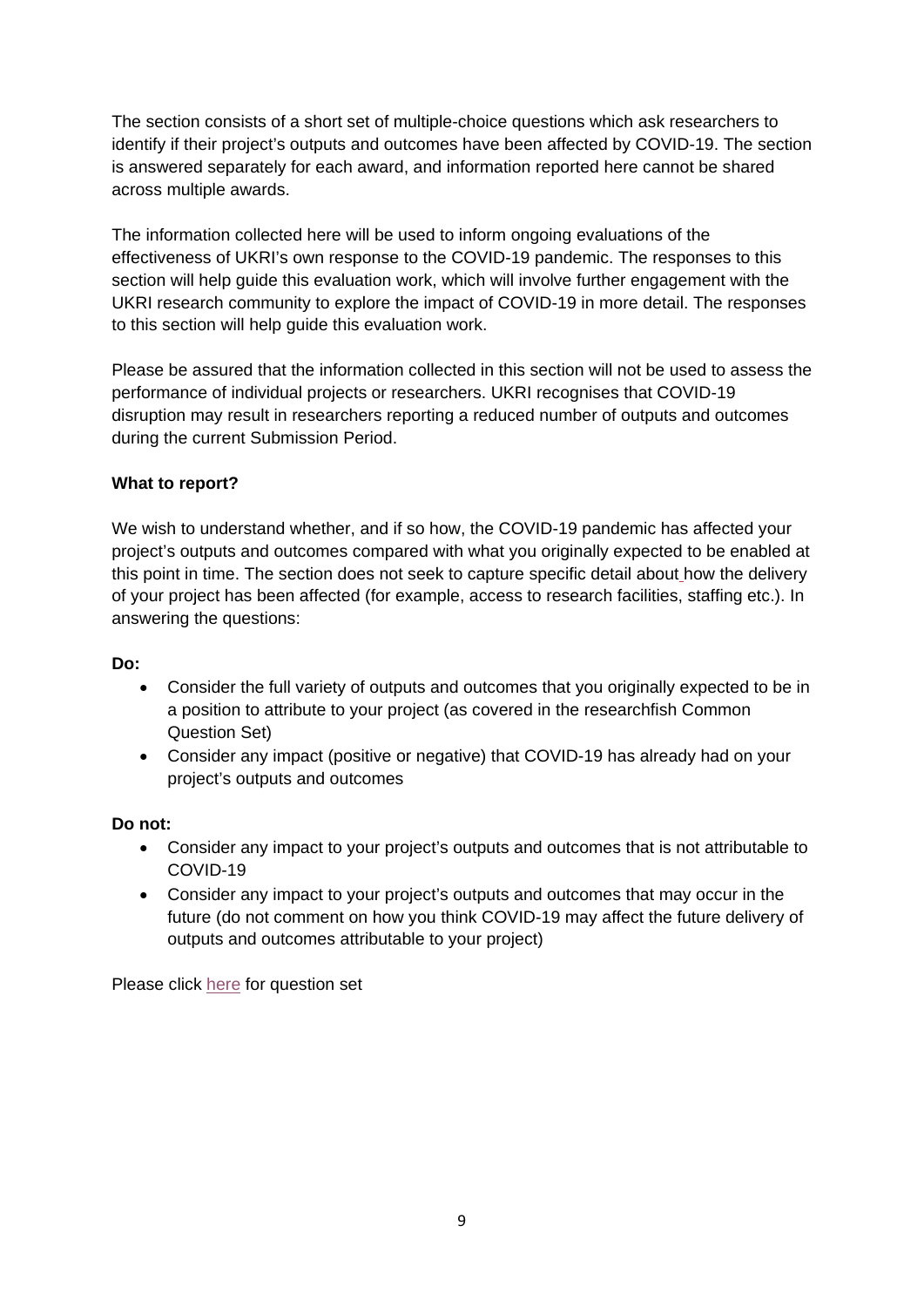# <span id="page-9-0"></span>*GCRF collective fund*

# **Used by AHRC, BBSRC, EPSRC, ESRC, MRC, NERC & STFC**

This section is answered separately for each award, and outputs reported here cannot be shared across multiple awards.

You should use the free text boxes below to detail your project's progress against each of the six categories. Please use these questions to inform the evidence and information you provide:

- What key milestones have you reached over the last year?
- What key metrics or evidence demonstrate your project's progress in each area (please provide these)?
- What challenges have you faced in each area, and how have you addressed these?
- How have the approaches that you've adopted in each area helped you to address the global challenges that are the focus of your work?

This section would not normally duplicate other entries in the system. However, you may wish to use this section to draw together and reference entries from any other sections.

#### **Do:**

- Build on progress indicators from previous submissions. This will enable us to identify trends and track progress across the GCRF collective fund portfolio.
- Structure your submission in a way that facilitates the identification of key information for analysis purposes.

# **Do not:**

• Repeat specific outcome/impacts already associated with the grant you are reporting on through other sections of researchfish.

Please click [here](#page-25-0) for question set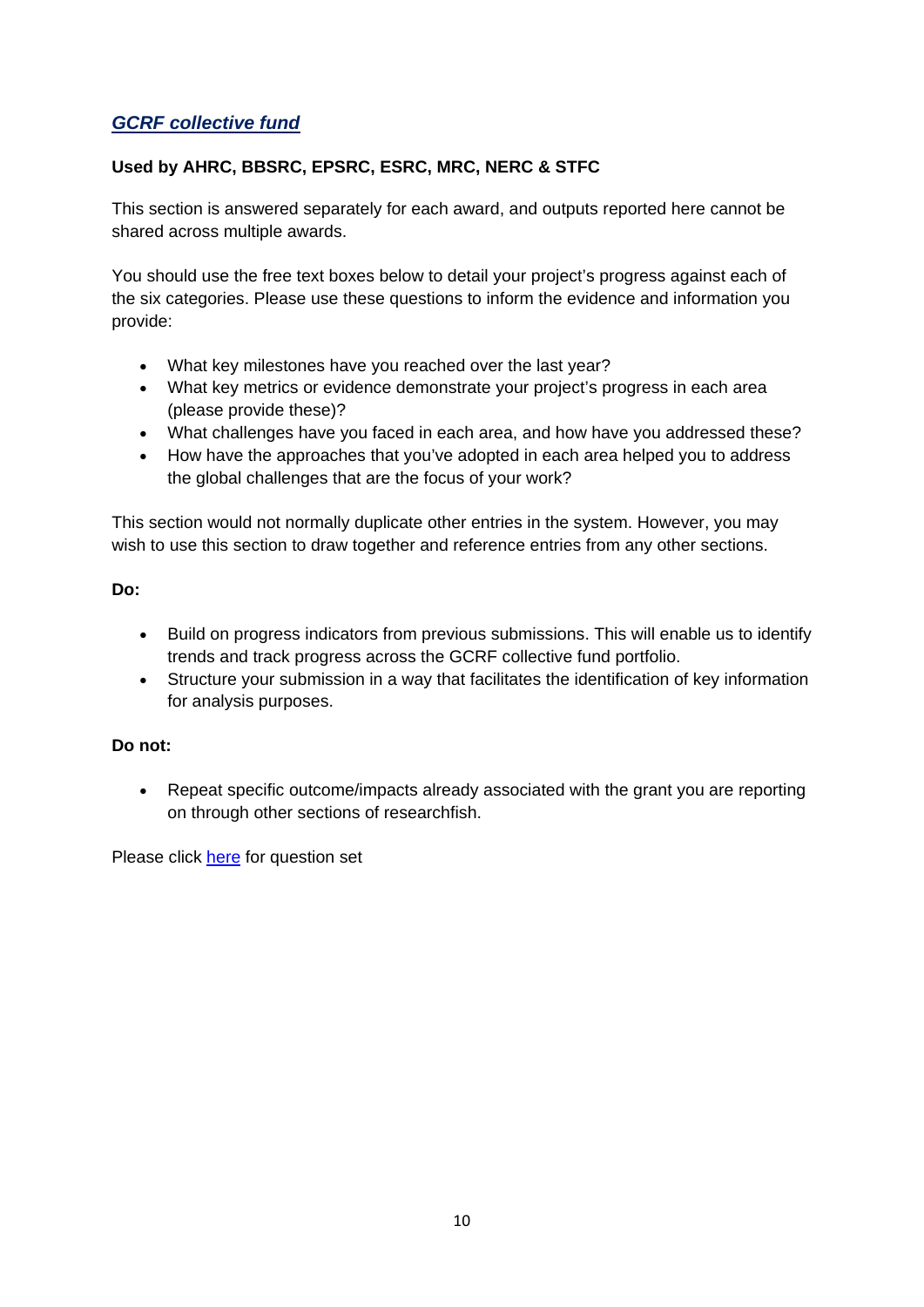# <span id="page-10-0"></span>**4. Annex - Questions**

# <span id="page-10-1"></span>**Key findings**

#### **Are there any Key Findings associated with this award?**

Yes/No

#### **If No:**

By selecting 'No' and then pressing the 'SAVE' button below, please note that:

- Any previously submitted 'Key Findings' will be deleted.
- Previous entries will not be shown in the publicly accessible UKRI Gateway to Research.

#### (No further questions)

#### **If Yes:**

**What have you discovered or developed through the research funded on this grant?**  Please explain for a non-specialist audience. **Text** 

#### **Have you met your original objectives?**

Yes/No/Partially/Too early to say (the award is still active)

#### **If No/Partially:**

If no/partially, please choose one or more reasons (tick boxes)

| Experimental, methodological, or technical<br>issues                                 | Staffing matter (e.g. skill shortages, recruitment<br>delays, unexpected extended leave, or departure of<br>staff) |
|--------------------------------------------------------------------------------------|--------------------------------------------------------------------------------------------------------------------|
| Access to archives, data, or participants                                            | Other resourcing issues (e.g. difficulty/delay in<br>securing key equipment)                                       |
| Unrealistic initial objectives                                                       | Higher than anticipated risk levels                                                                                |
| Changing landscape or research programme<br>Difficulties with collaborative partners | <b>Regulatory issues</b>                                                                                           |

#### **Please expand on why you have not met your original objectives if you wish to.** Text

# **If Yes/Too early to say (the award is still active):**

Goes directly to the question below

#### **Are there further details of your findings on the web? If yes, please provide the URL here.**

Considering academic and non-academic routes, briefly explain how - and by whom - you envisage your research outcomes being taken forward, bearing in mind your answer to the next question on sector (we recommend no more than 200 words). **Text** 

#### **To which sectors do you think your finding might potentially be of interest?**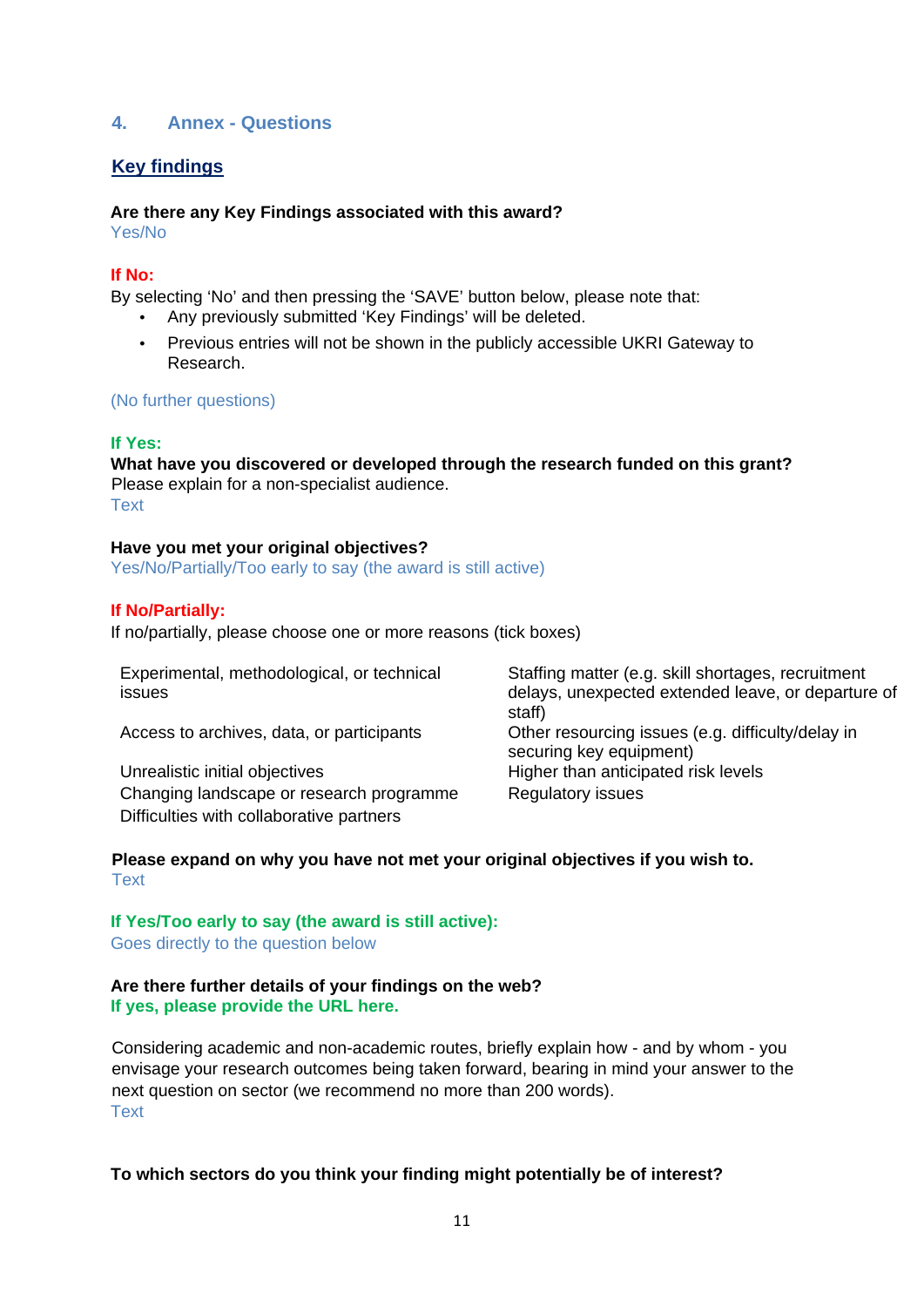#### Tick boxes

| Aerospace, Defence and Marine                                          | Agriculture, Food and Drink                                                                    |
|------------------------------------------------------------------------|------------------------------------------------------------------------------------------------|
| Chemicals                                                              | <b>Communities and Social Services/Policy</b>                                                  |
| Construction                                                           | Creative Economy                                                                               |
| Digital/Communication/Information Technologies<br>(including Software) | Education                                                                                      |
| Energy                                                                 | Electronics                                                                                    |
| <b>Financial Services, and Management</b>                              |                                                                                                |
| Consultancy                                                            | Environment                                                                                    |
| Government, Democracy and Justice                                      | Healthcare                                                                                     |
| Culture, Heritage, Museums and Collections                             | Leisure Activities, including Sports, Recreation and<br>Tourism                                |
| Retail                                                                 | Manufacturing, including Industrial Biotechnology<br>Pharmaceuticals and Medical Biotechnology |
| Transport                                                              | Security and Diplomacy<br>Other                                                                |

# <span id="page-11-0"></span>**Narrative impact**

#### **Have the findings from this award contributed to any non-academic impacts?** Yes/No

#### **If No:**

By selecting 'No' and then pressing the 'SAVE' button below, please note that:

- Any previously submitted 'Narrative Impact' will be deleted.
- Previous entries will not be shown in the publicly accessible UKRI Gateway to Research.

**\_\_\_\_\_\_\_\_\_\_\_\_\_\_\_\_\_\_\_\_\_\_\_\_\_\_\_\_\_\_\_\_\_\_\_\_\_\_\_\_\_\_\_\_\_\_\_\_\_\_\_\_\_\_\_\_\_\_\_\_\_\_\_\_\_\_\_\_\_\_\_\_\_**

#### (no further questions)

#### **If Yes:**

#### **How have your findings been used?**

Please describe the wider impact of the grant that you are reporting on, bearing in mind that impacts from research take many forms and can be generated through a range of diverse pathways and timescales.

We are especially interested in economic and societal impacts (defined as 'the demonstrable contribution that excellent research makes to society and the economy'), for example if it has led to an increase in, or enhanced:

- global economic performance, and specifically the economic competitiveness of the United Kingdom,
- the effectiveness of public services and policy,
- the quality of life, health and creative output.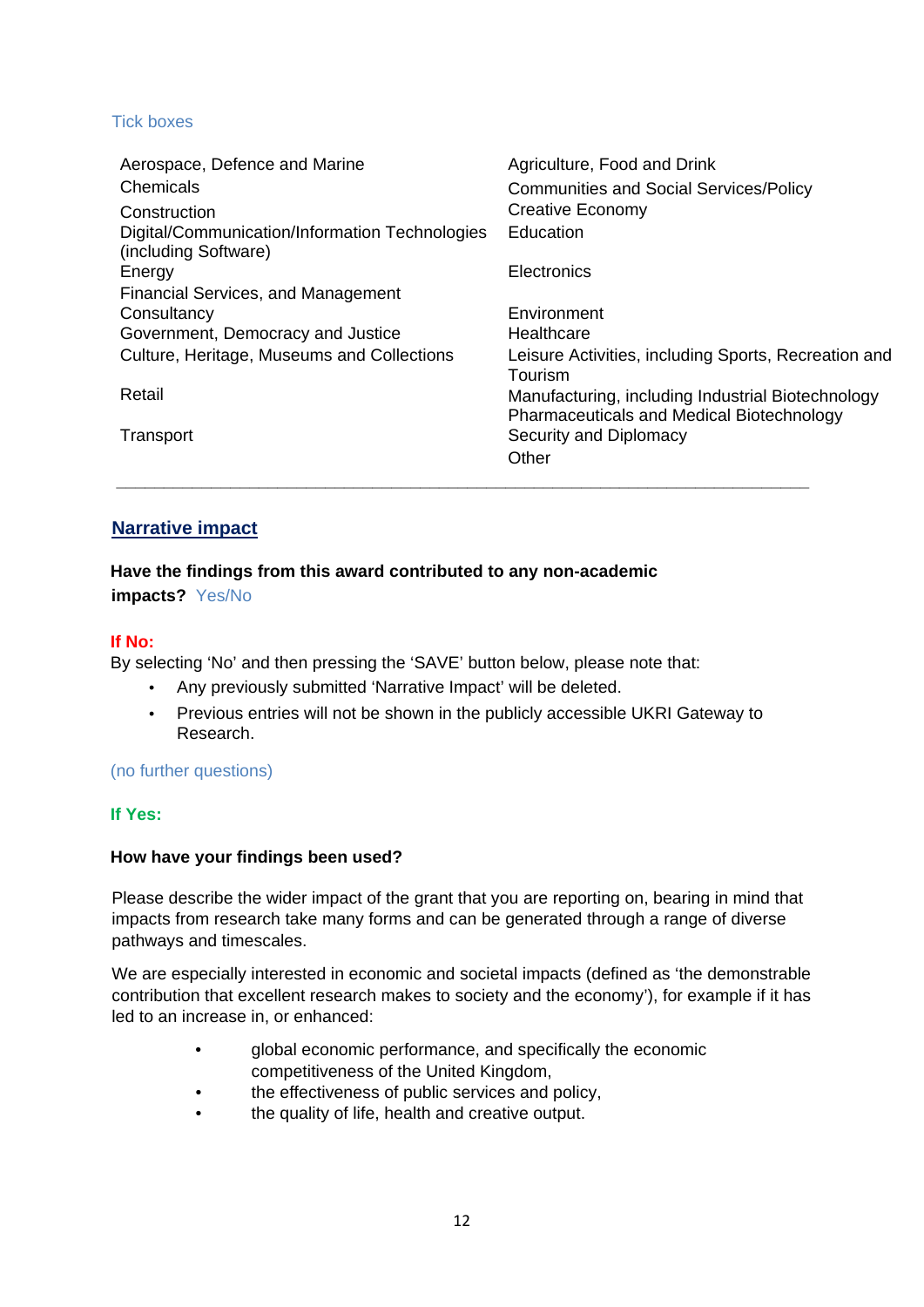You may also use this section to describe significant academic impact, for example if your work has nucleated a new research area or represents a breakthrough by having solved a fundamental research challenge.

Text

#### **Date first materialized**

Please select the year when the impact(s) reported from your grant first started materialising and becoming visible. Only one date can be selected.

Given UKRI's understanding that economic and societal impact becomes manifest at different stages in the research lifecycle and beyond, it is accepted that the date selected may only be a rough estimate.

Drop down box with each year from pre-2000 to present year listed

#### **What types of impact have arisen from the research?**

This question asks you to select the types of impact that resulted from the grant that you are reporting on from the pre-populated list.

You can select as many areas as are appropriate to your grant.

#### **Please tick all that apply.**

Tick boxes

| Cultural                                                               | Societal                                                        |
|------------------------------------------------------------------------|-----------------------------------------------------------------|
| Economic                                                               | Policy & public services                                        |
| In which sectors has your research been used?                          |                                                                 |
| <b>Tick boxes</b>                                                      |                                                                 |
| Aerospace, Defence and Marine                                          | Agriculture, Food and Drink                                     |
| Chemicals                                                              | <b>Communities and Social Service/Policy</b>                    |
| Construction                                                           | Creative Economy                                                |
| Digital/Communication/Information Technologies<br>(including Software) | Education                                                       |
| Energy                                                                 | Electronics                                                     |
| <b>Financial Services, and Management</b>                              |                                                                 |
| Consultancy                                                            | Environment                                                     |
| Government, Democracy and Justice                                      | Healthcare                                                      |
| Culture, Heritage, Museums and Collections                             | Leisure Activities, including Sports, Recreation and<br>Tourism |
| Retail                                                                 | Manufacturing, including Industrial Biotechnology               |
| Transport                                                              | <b>Pharmaceuticals and Medical Biotechnology</b>                |
|                                                                        | Security and Diplomacy                                          |
|                                                                        | Other                                                           |
|                                                                        |                                                                 |

#### (No further questions)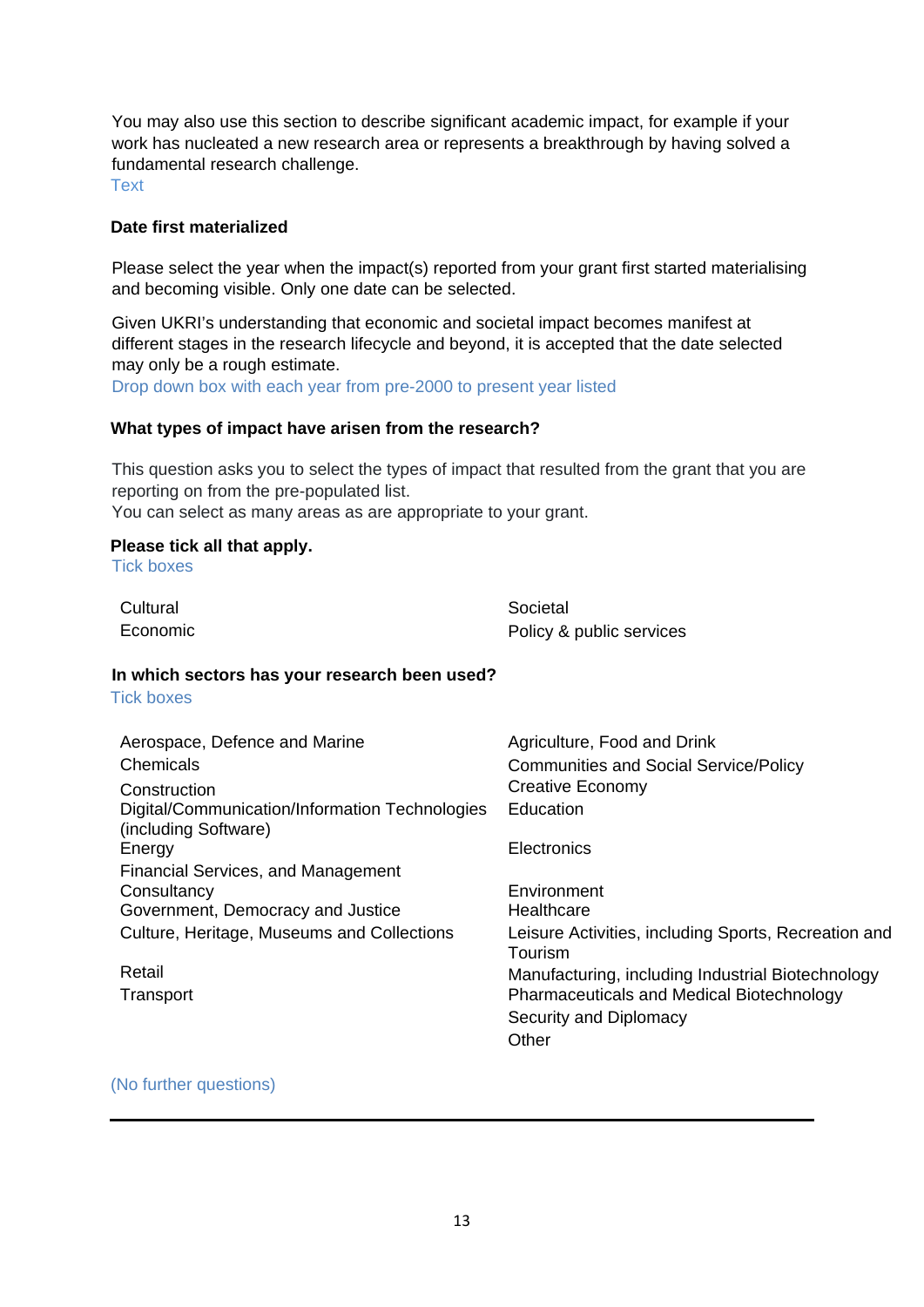# <span id="page-13-0"></span>**Skills shortage**

**Have you experienced difficulty in recruiting to, or retaining staff in positions demanding particular skills?**

Yes/No

**If No:** (No further questions)

**If Yes: Briefly provide details about the skill required and the level of position that was difficult to fill.** Text

(No further questions)

# <span id="page-13-1"></span>**Secondments, placements, or internships to or from other organisations**

**Has your team or members of your team been involved in any secondments, placements, or internships either into your team or going elsewhere for a period of time?** 

Yes/No

**If No:** (No further questions)

#### **If Yes:**

"Add a secondment, placement or internship" button

A new window appears once the above button has been clicked, which asks the following:

**Enter a label for the staff member you want to tell us about so that you can easily distinguish multiple responses.** 

Text (Max 255 characters)

#### **Please select the organisation involved in the secondment.**

(Max 255 characters)

Please note that as you start inputting the name of the research organisation, institute, school, and department a drop-down box appears with a list of organisations to help you choose the correct one.

#### **Month started**

Select month from drop down menu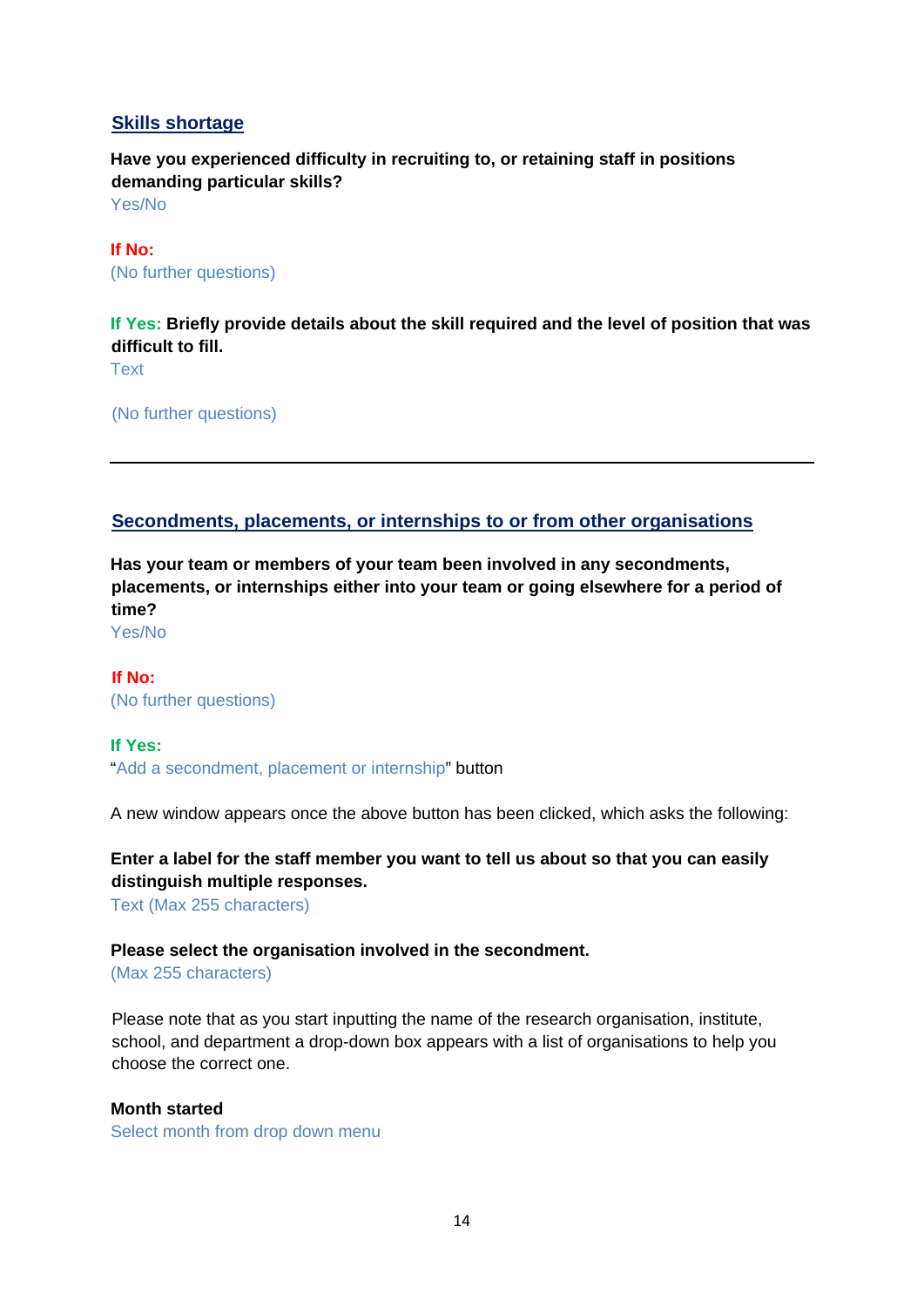**Year started** Select year from drop down menu

**Month ended** Select month from drop down menu

**Year ended** Select year from drop down menu

**What did the secondments/placement/internship involve? Please also note any known impacts.** Text

**Please indicate whether this secondment/placement/internship was 'in to' or 'out from' your research team.**

Select 'in or 'out' from drop down menu

Repeat the steps from the "Add a secondment, placement or internship" button for multiple secondments, placements or internships.

**\_\_\_\_\_\_\_\_\_\_\_\_\_\_\_\_\_\_\_\_\_\_\_\_\_\_\_\_\_\_\_\_\_\_\_\_\_\_\_\_\_\_\_\_\_\_\_\_\_\_\_\_\_\_\_\_\_\_\_\_\_\_\_\_\_\_\_\_\_\_\_\_\_**

(No further questions)

<span id="page-14-0"></span>**Animal use**

**Has your research involved use of vertebrate or cephalopods?** Yes/No

#### **If No:**

**We are interested in identifying new or refined methods that have the potential to contribute to the replacement, reduction or refinement (3Rs) of the use of animals in research. Has your work led to the development of such methods that could be shared/adopted by others? Definitions of the 3Rs can be found at [www.nc3rs.org.uk/the-3rs](http://www.nc3rs.org.uk/the-3rs)** 

Yes/No

If No: (no further questions)

If Yes:

**If yes, briefly describe these here and the scale of the actual and potential impact e.g. local practice, national policy etc. Please note that if appropriate these should be reported in full in the relevant section of researchfish such as influence on policy, research tools & methods etc., and need only be referred to here.**

Text (no further questions)

**If Yes:**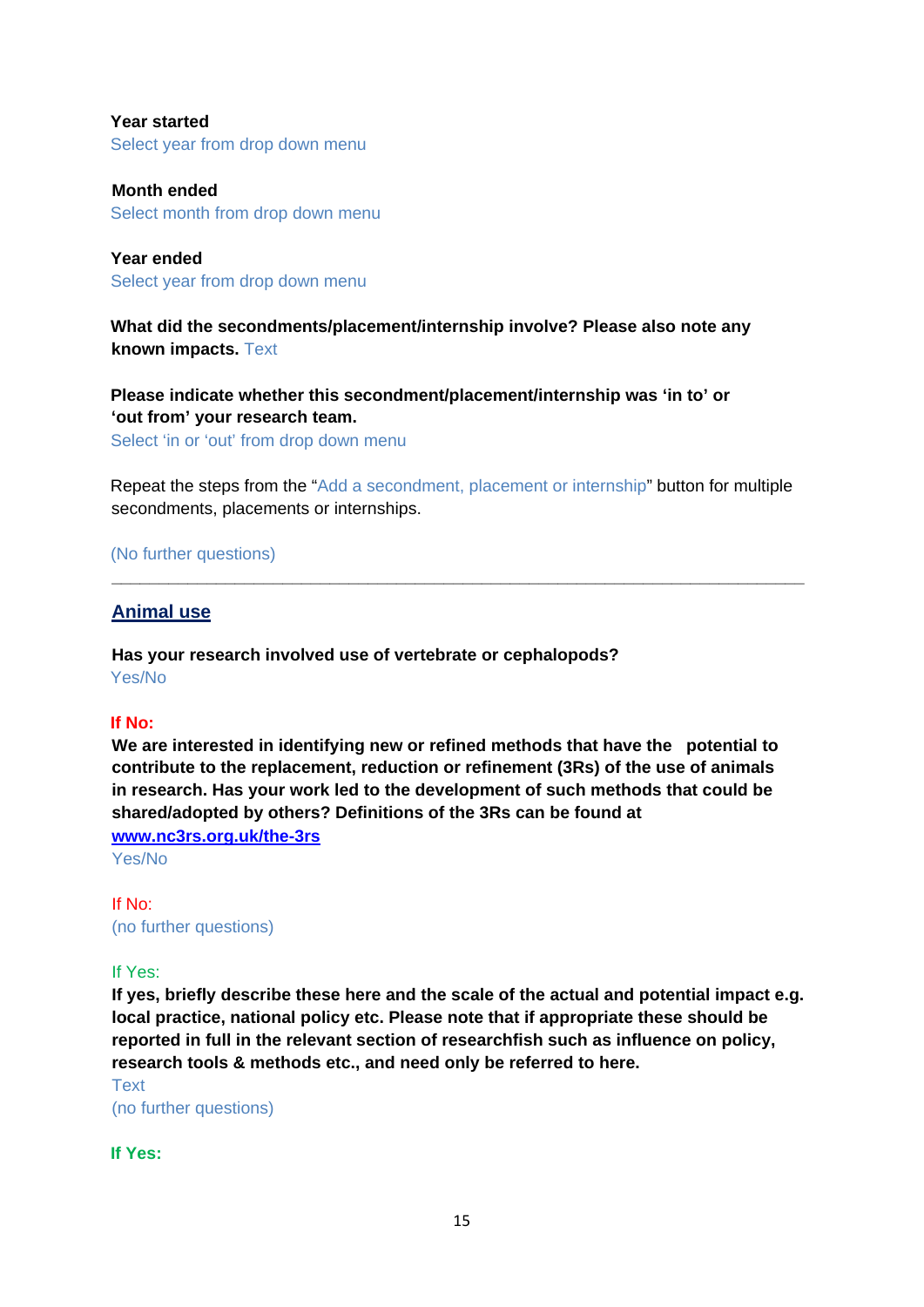# **In using vertebrate animal(s) or cephalopod(s) in your research, did the work conducted require a project licence under t[he Animals \(Scientific Procedures\) Act](http://www.gov.uk/research-and-testing-using-animals)  [1986?](http://www.gov.uk/research-and-testing-using-animals)**

Yes/No

#### If No:

**Please give a brief description of why a project licence under the Animals (Scientific Procedures) Act 1986 was not required.** 

**Text** 

If Yes: Continue as below

#### **Please provide further information regarding each**

**animal used.** 

"Add an animal" button

A new window appears once the above button has been clicked, which asks the following:

#### **Please select the species of animal from the list below.**

Select from drop down menu

Mouse **Mouse** Primate - Squirrel Monkey Hamsters (Syrian) (Mesocricetus Auratus) Primate - Vervets Chlorocebus Hamsters (Chinese) (Cricetulus Griseus) Primate - Baboons Gerbil Primate - Apes Rabbit **National Community Community** City Community Community Community Community Community Community Community Community Community Community Community Community Community Community Community Community Community Community Cat **Bird - Domestic Fowl** Dog - Beagle Bird - Turkey Dog - Greyhound **Bird - Quail (Coturnix Coturnix)** Dog - Other including Cross Bred Bird - Quail (spp. Other than Coturnix) Ferret **Bird - Other Species** Other Carnivore **Any Reptilian** Species **Any Reptilian** Species Horse, Donkey and Cross-Bred Equids **Amphibian - Rana Temporaria** Pig **Amphibian - Rana Pipiens** 2014 Goat **Amphibian - Xenopus Laevis Amphibian - Xenopus Laevis** Sheep **Amphibian - Xenopus Tropicalis** Cattle Amphibian - Other Species Deer Fish Camelid **Fish - Zebra Fish** Other Unquiate **Fish - Other Species** Primate - Prosimians (Prosimia) Any Cephalopod Primate - Marmoset and Tamarins

Rat **Primate - Cynomolgus Monkey (Macca Ascicularis)** Guinea Pig Primate - Rhesus Monkey (Macaca Mulatta) Other species of Non-Human Primates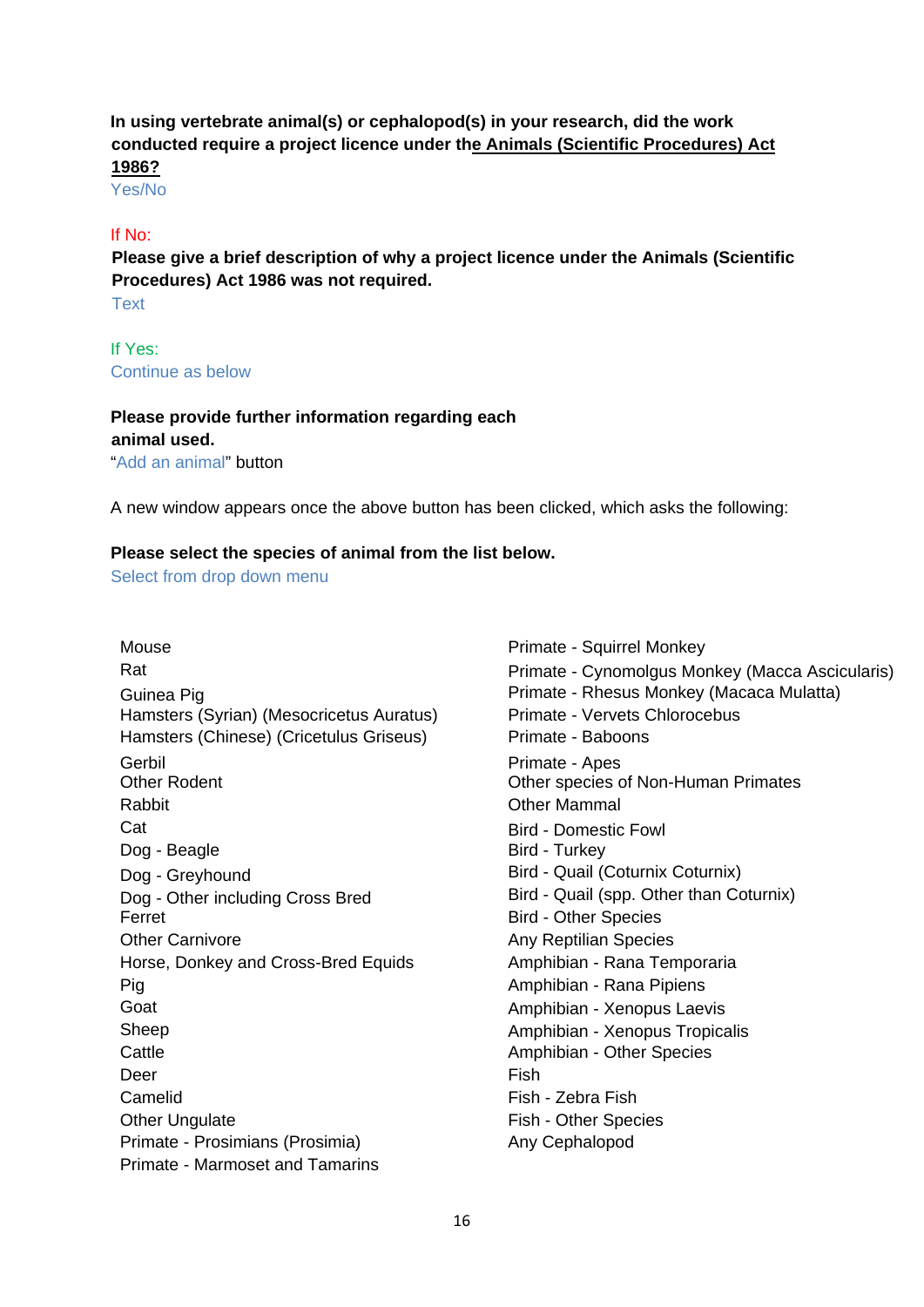#### **Please Specify (If selected any option with "Other")**

Text (Max 255 characters)

**In designing your animal studies, what did you do to implement the 3Rs in this programme/project? Definitions of the 3Rs can be found at** [www.nc3rs.org.uk/the-3rs.](http://www.nc3rs.org.uk/the-3rs) Tick boxes

Replaced some animal use with alternative technique Reduced number of animals required (e.g. improved experimental design or statistical analysis) Changes resulting in downgrading of severity limits for procedures/protocols Avoidance of specific procedures or adverse effects (e.g. surgery, restraint, paralysis, death, infection)

Refinement or development of experimental techniques or procedures to improve animal welfare Improved housing, including environmental enrichment Substitution by a species of lower neurophysiological sensitivity (or those not covered under ASPA e.g. larval or early embryonic forms) Shared use of tissues, organs or other material

**Other** 

**Please Explain** *(If selected the "Other" option)* Text

**During the course of the project, did you make any further changes to replace, reduce or refine animal use?** 

#### **If No:**

(no further questions)

#### **If Yes:**

**Please give a brief description, including details of any impacts (e.g. objective measures of improved welfare, reduced animal numbers, replacement of animal use etc.)** 

**Text** 

Click "Add" and window disappears, and animal is added. Repeat this process until all animals used have been added.

**We are interested in identifying new or refined methods that have the potential to contribute to the replacement, reduction or refinement (3Rs) of the use of animals in research. Has your work led to the development of such methods that could be shared/adopted by others? Definitions of the 3Rs can be found at [www.nc3rs.org.uk/the-3rs](http://www.nc3rs.org.uk/the-3rs)**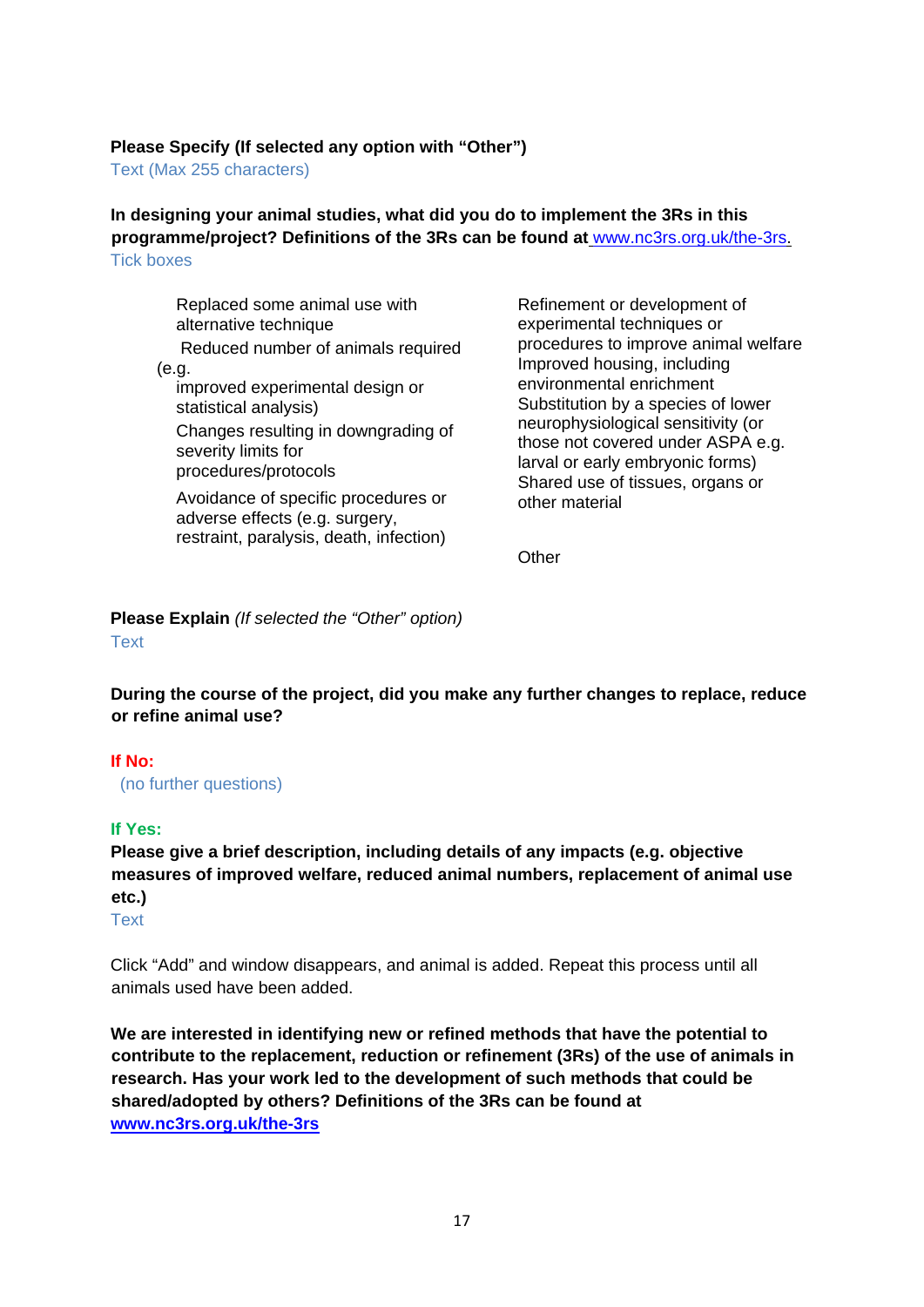**If No:**  (no further questions)

#### **If Yes:**

**If yes, briefly describe these here and the scale of the actual and potential impact e.g. local practice, national policy etc. Please note that if appropriate these should be reported in full in the relevant section of researchfish such as influence on policy, research tools & methods etc., and need only be referred to here.** Text

**\_\_\_\_\_\_\_\_\_\_\_\_\_\_\_\_\_\_\_\_\_\_\_\_\_\_\_\_\_\_\_\_\_\_\_\_\_\_\_\_\_\_\_\_\_\_\_\_\_\_\_\_\_\_\_\_\_\_\_\_\_\_\_\_\_\_\_\_\_\_\_\_\_**

(no further questions)

#### <span id="page-17-0"></span>**Engagement activities**

**Did your project involve running any events?** Select Yes or No from dropdown menu

#### **If Yes:**

### **WHAT ARE THE KEY OUTPUTS FROM YOUR PROJECT?**

Please indicate the total number of events delivered for each audience type in each calendar year of your project.

|                                                                       | Yes | <b>Up to 2016</b> | 2017 | 2018 | 2019 | 2020 | 2021 | 2022 |
|-----------------------------------------------------------------------|-----|-------------------|------|------|------|------|------|------|
| Public adult                                                          |     |                   |      |      |      |      |      |      |
| Public families                                                       |     |                   |      |      |      |      |      |      |
| Upper primary schools                                                 |     |                   |      |      |      |      |      |      |
| Lower secondary schools                                               |     |                   |      |      |      |      |      |      |
| Upper secondary schools                                               |     |                   |      |      |      |      |      |      |
| Influencers (e.g Teachers and<br>educators, science<br>communicators) |     |                   |      |      |      |      |      |      |
| Other groups of children e.g.<br>uniform groups                       |     |                   |      |      |      |      |      |      |

# **WHO ARE THE KEY AUDIENCES REACHED?**

**Events**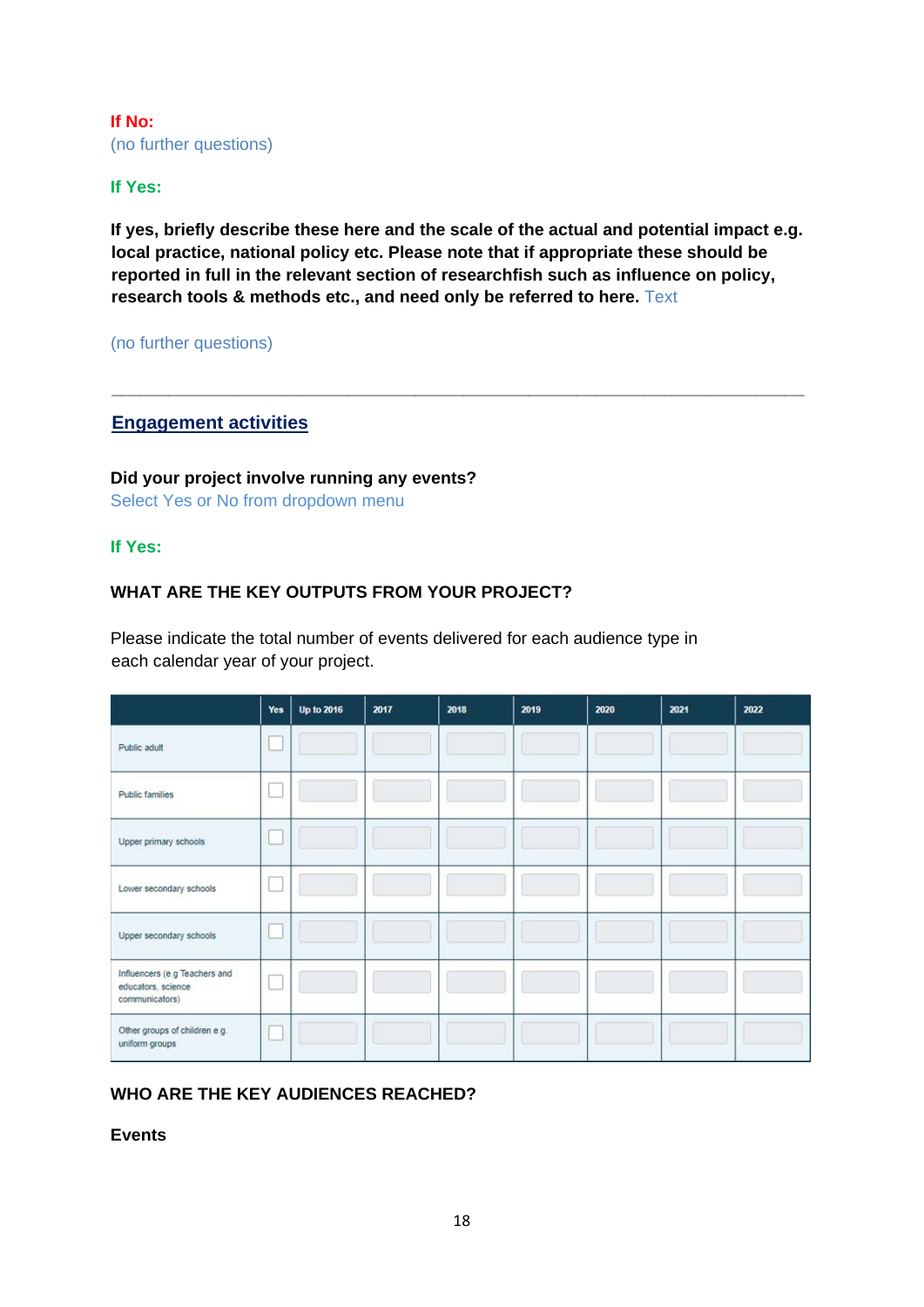|                                                                                                                         | <b>Yes</b> | <b>Up to 2018</b> | 2017 | 2018 | 2019 | 2020 | 2021 | 2022 |
|-------------------------------------------------------------------------------------------------------------------------|------------|-------------------|------|------|------|------|------|------|
| Number of schools engaged                                                                                               |            |                   |      |      |      |      |      |      |
| Number of schools new to your<br>organisation                                                                           |            |                   |      |      |      |      |      |      |
| Number of teachers reached at training<br>events                                                                        |            |                   |      |      |      |      |      |      |
| Average dwell time in minutes at training<br>event                                                                      |            |                   |      |      |      |      |      |      |
| Number of upper primary students reached                                                                                |            |                   |      |      |      |      |      |      |
| Average dwell time of upper primary<br>student                                                                          |            |                   |      |      |      |      |      |      |
| Number of lower secondary students<br>reached                                                                           |            |                   |      |      |      |      |      |      |
| Average dwell time of lower secondary<br>students                                                                       |            |                   |      |      |      |      |      |      |
| Number of upper secondary students<br>reached                                                                           |            |                   |      |      |      |      |      |      |
| Average dwell time of upper secondary<br>students                                                                       |            |                   |      |      |      |      |      |      |
| Average % female students                                                                                               |            |                   |      |      |      |      |      |      |
| % of the school students we surveyed who<br>said your event / activity inspired them to<br>study or work in STEM        |            |                   |      |      |      |      |      |      |
| % of the female school students we<br>surveyed who said your event / activity<br>inspired them to study or work in STEM |            |                   |      |      |      |      |      |      |
| Number of other influencers trained or<br>supported (not teachers)                                                      |            |                   |      |      |      |      |      |      |
| Total public reached                                                                                                    |            |                   |      |      |      |      |      |      |
| % female public                                                                                                         |            |                   |      |      |      |      |      |      |
| Number of organisations with which you<br>formed partnerships                                                           |            |                   |      |      |      |      |      |      |
| % of audience rating your event 4 or more<br>out of 5                                                                   |            |                   |      |      |      |      |      |      |

#### **Did your project involve producing any resources?**

Select Yes or No from dropdown menu

# **If Yes:**

# **What are the key outputs from your project?**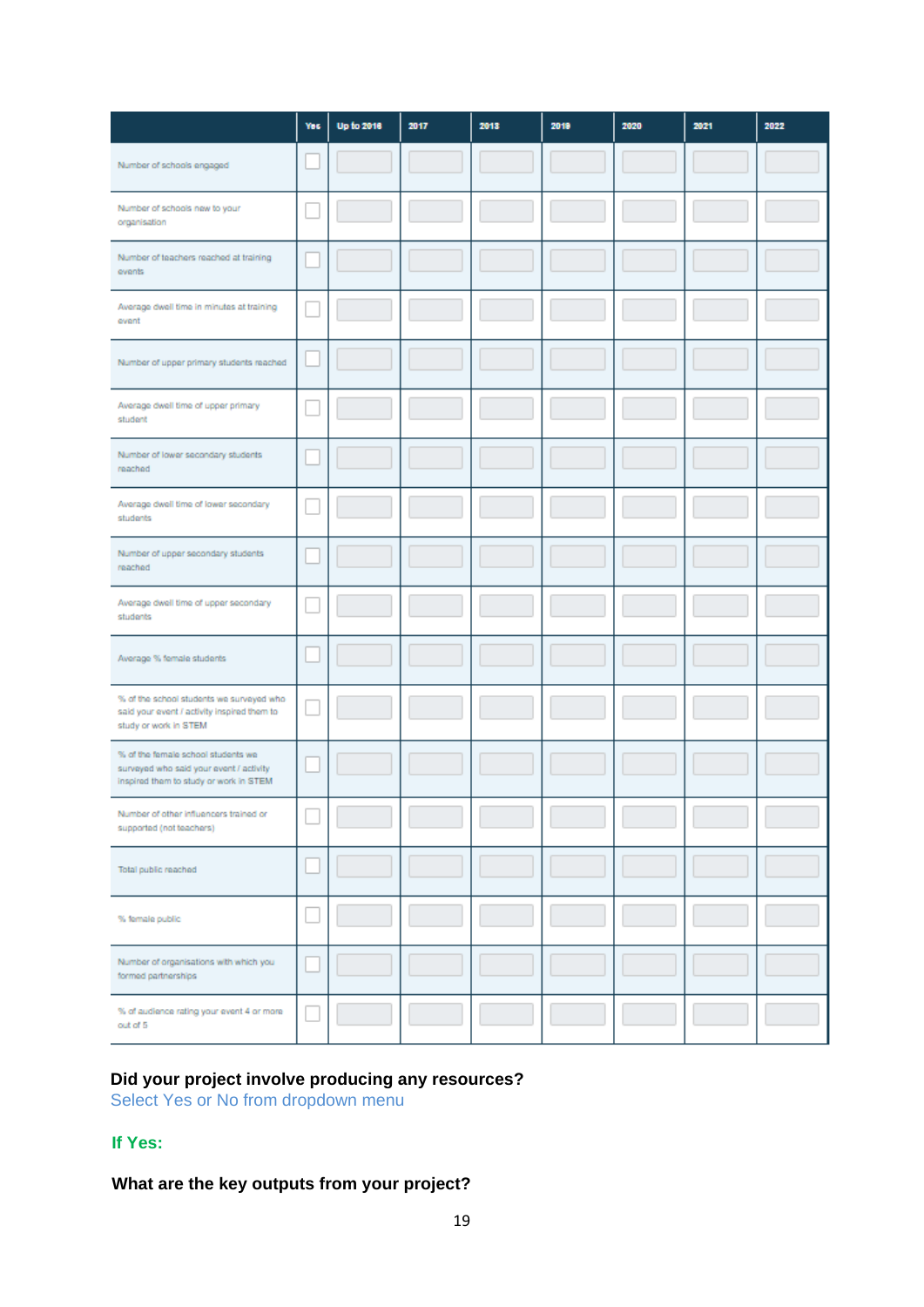Please indicate the total number of resources developed each calendar year of your project

|                                                          | Yes | <b>Accoolated URL</b><br>If applicable | <b>Up to 2018</b> | 2017 | 2013 | 2019 | 2020 | 2021 | 2022 |
|----------------------------------------------------------|-----|----------------------------------------|-------------------|------|------|------|------|------|------|
| Hard copy resources<br>given to teachers /<br>students   |     |                                        |                   |      |      |      |      |      |      |
| Hard copy resource<br>distributed to public<br>audiences |     |                                        |                   |      |      |      |      |      |      |
| Software and technical<br>products                       |     |                                        |                   |      |      |      |      |      |      |
| Other digital resources                                  |     |                                        |                   |      |      |      |      |      |      |
| Artistic or creative<br>product                          |     |                                        |                   |      |      |      |      |      |      |
| Exhibit or demonstrator                                  |     |                                        |                   |      |      |      |      |      |      |

# **Who are the key audiences reached?**

#### **Resources**

|                                                               | Yes | <b>Up to 2016</b> | 2017 | 2018 | 2019 | 2020 | 2021 | 2022 |
|---------------------------------------------------------------|-----|-------------------|------|------|------|------|------|------|
| Number of unique visitors to<br>your website                  |     |                   |      |      |      |      |      |      |
| Average number of website<br>visitors per month               |     |                   |      |      |      |      |      |      |
| Average website dwell time (in<br>minutes)                    |     |                   |      |      |      |      |      |      |
| Number of downloads of online<br>resources                    |     |                   |      |      |      |      |      |      |
| Number of downloads of other<br>digital resources             |     |                   |      |      |      |      |      |      |
| Number of subscribers to other<br>digital resources           |     |                   |      |      |      |      |      |      |
| Number of hard copy<br>resources given to target<br>audience  |     |                   |      |      |      |      |      |      |
| Number of organisations with<br>which you formed partnerships |     |                   |      |      |      |      |      |      |
| % of audience rating your<br>resource 4 or more out of 5      |     |                   |      |      |      |      |      |      |

# **Have you reached the stage of your project that you have some key findings to submit?**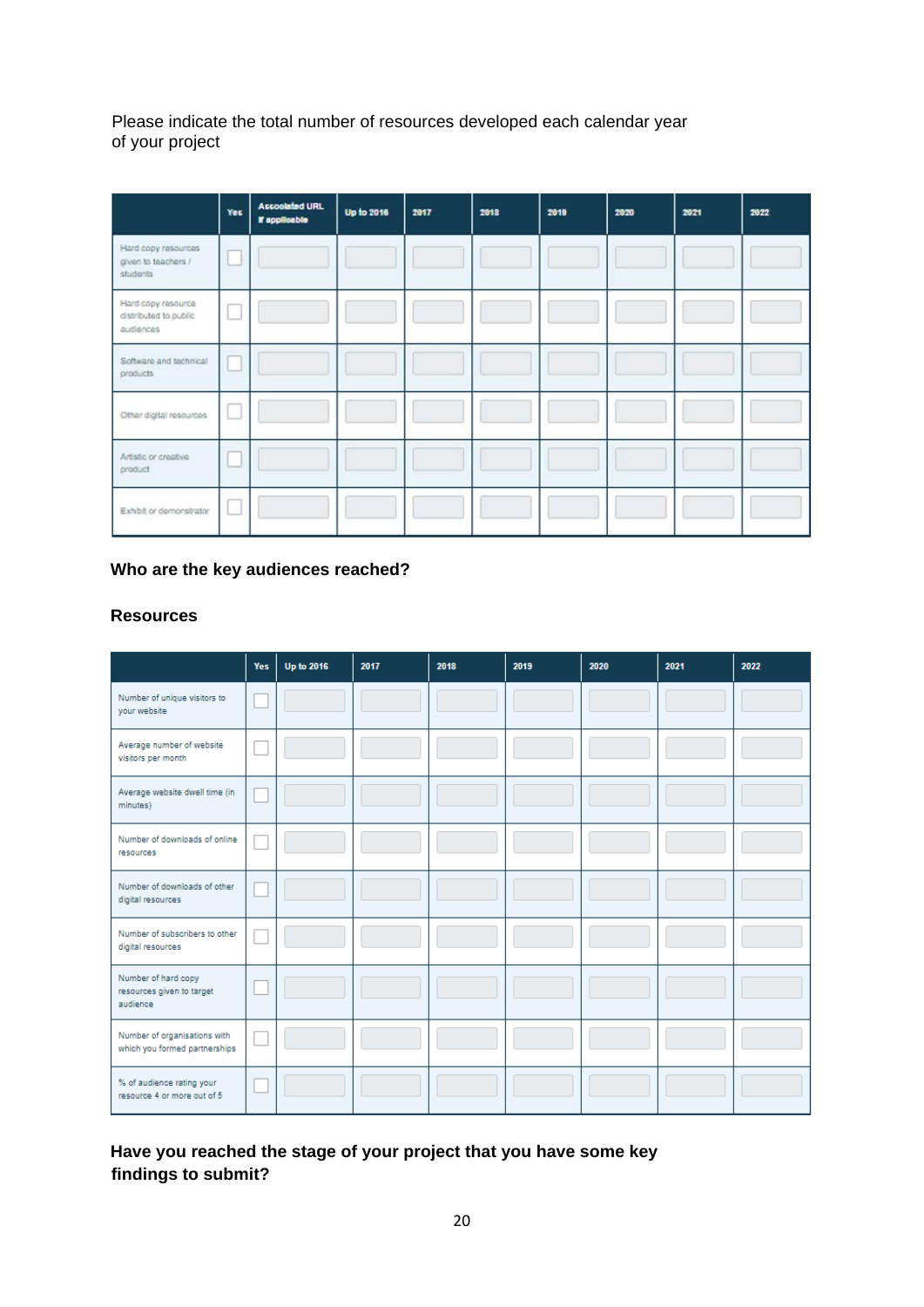#### Select Yes or No from dropdown menu

#### **If Yes:**

# **Using the public engagement evaluation framework, please state how your activity has addressed the generic learning outcomes:**

Please provide evidence of how your work has inspired participants to "do" something new in relation to the top-level outcomes (250 words) **Text** 

#### **How did your activity change the way people "feel" in relation to the top level outcomes (250 words)** Text

**How did your activity change the way people "value" science or technology in relation to the top-level outcomes? (250 words)** Text

**How did your activity change the "skills" your participants had in relation to the top level outcomes (250 words) Text** 

**How did your activity change your participants' "understanding" in relation to the top level outcomes (250 words)** Text

**By combining the data above, please summarise the key impacts of your project. For example, describe the outcomes relative to the types and numbers of audience you interacted with; or the relative change in learning achieved considering the dwell time. (Up to 500 words)**

Please give a detailed response to up to 3 of the following impact statements, which most closely match the outcomes of your project:

- Describe the outcomes relative to the types and numbers of audience you interacted with.
- Describe the relative change in learning achieved considering the dwell time
- Describe the scale of the outputs and reach considering the size of the grant and team
- Describe the successes or challenges that the processes you put in place (e.g. the collaborative partnerships, or the systems to support the staff working with you) had upon the outputs and outcomes of your project

Text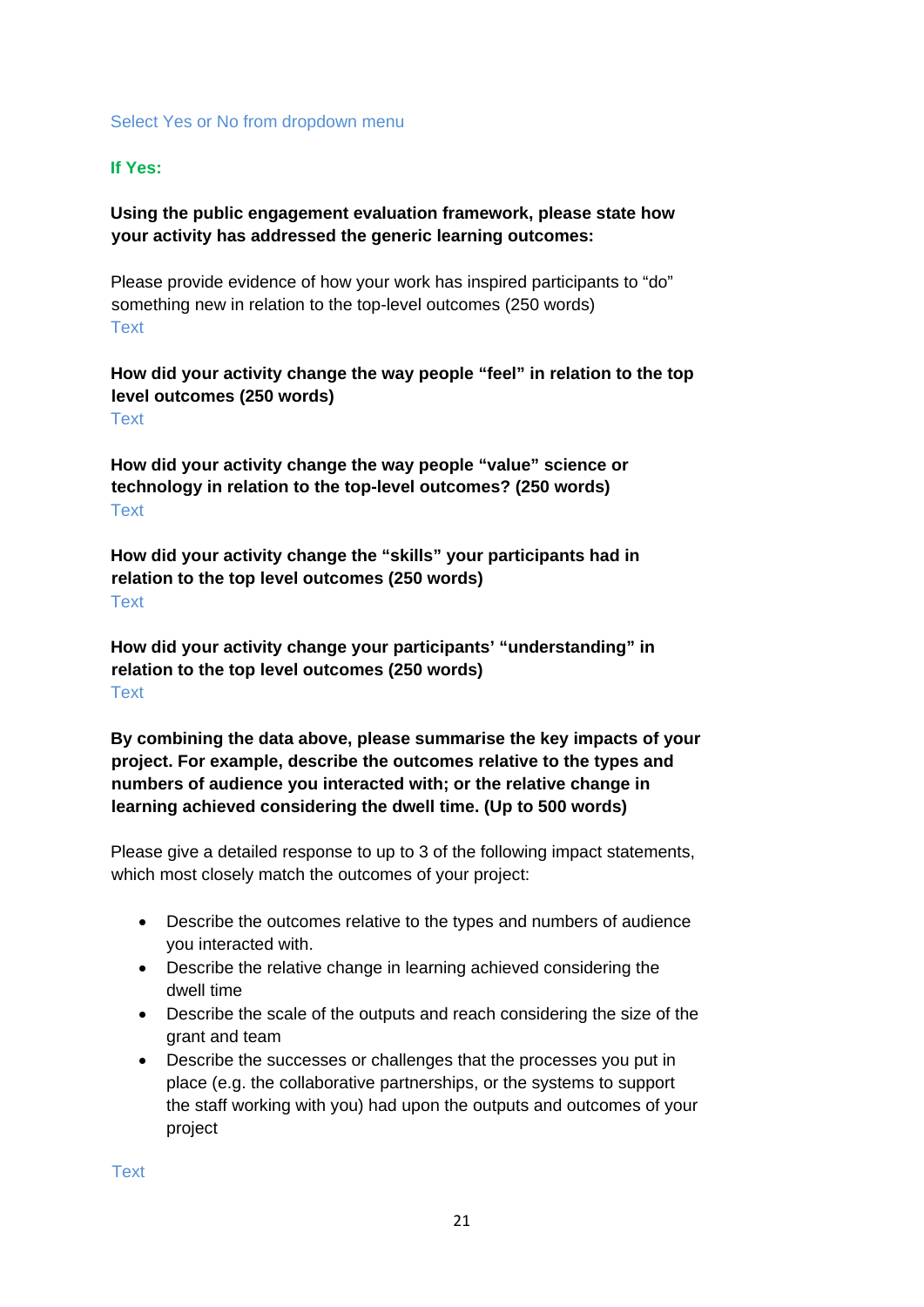# **Patient and public involvement**

**Have you involved patients and/or members of the public in your research?**

<span id="page-21-0"></span>**\_\_\_\_\_\_\_\_\_\_\_\_\_\_\_\_\_\_\_\_\_\_\_\_\_\_\_\_\_\_\_\_\_\_\_\_\_\_\_\_\_\_\_\_\_\_\_\_\_\_\_\_\_\_\_\_\_\_\_\_\_\_\_\_\_\_\_\_\_\_\_\_\_**

Tick box

- *Yes*
- *No*
- *Not applicable*
- *Unknown*

**If No:**  (no further questions)

**If Unknown:**  (no further questions)

**If Not applicable: Why was PPI not applicable in your research?** (text box)

**If Yes:**  Tick box (multiple choice)

# **How have patients and the public been actively involved in your research? (Please indicate all that apply)**

Prioritising the research question(s) Developing the application for funding Design of the research Management of the research Undertaking the research Analysing and interpreting the data generated by the research Writing up of the research Dissemination of research findings Implementing research findings or recommendations **Other** Not applicable

#### **What factors contributed to the success of the patient and public involvement in your research? (Please indicate all that apply)**

Involving people throughout the research cycle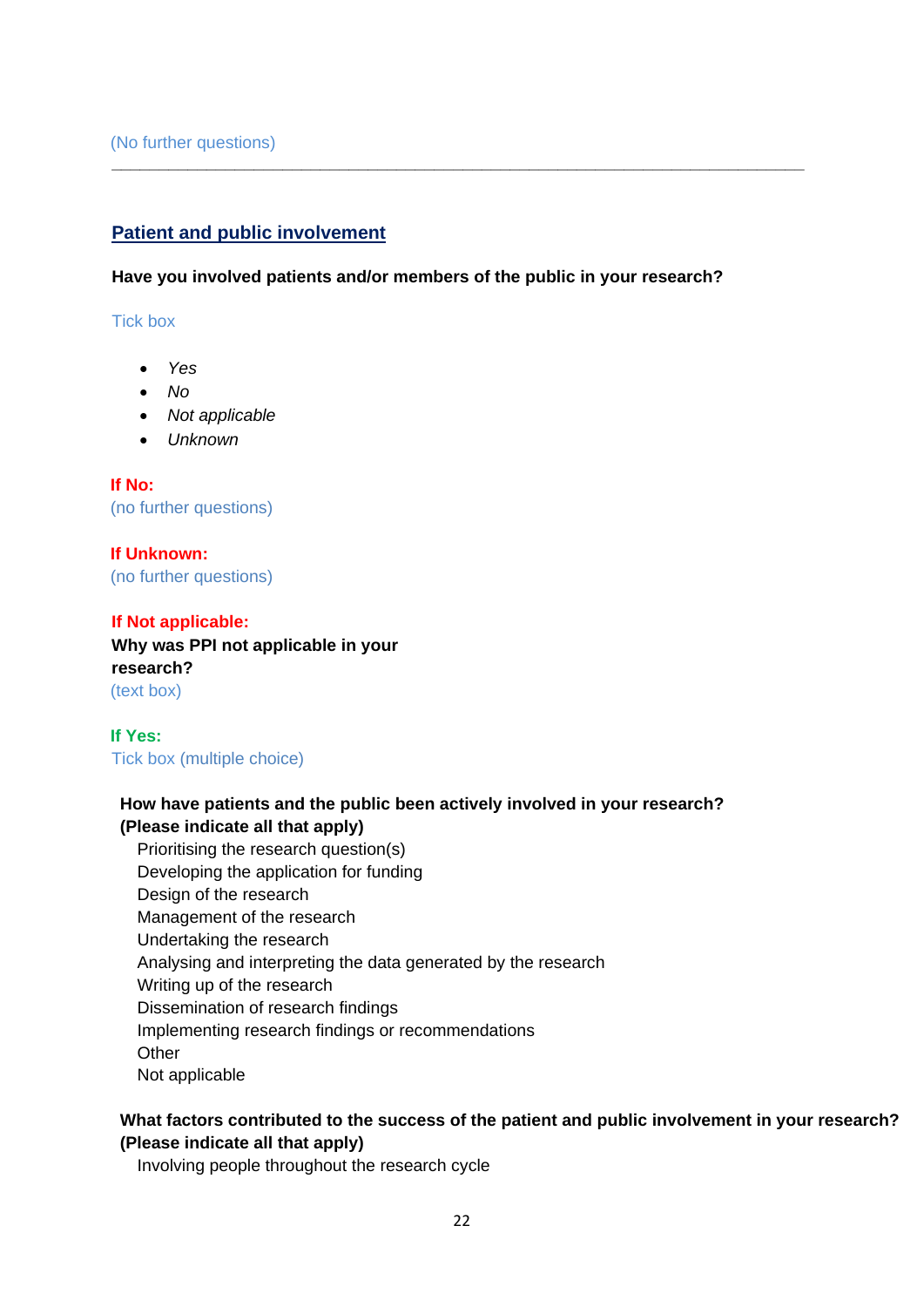Effective building of relationships and trust Close and effective collaborative ways of working Good information, training and support Building on existing relationships Sufficient resources to support effective involvement Enthusiasm and commitment of all involved No success factors **Other** 

# **What have been the challenges of involving patients and the public in your research? (Please indicate all that apply)**

Maintaining relationships and continuity over time Nature of condition can affect ability to be involved Small number of people or appropriate people are difficult to engage Lack of resources to support effective involvement Difficulty in finding appropriate ways to communicate and engage Finding the 'right' people to involve Concerns about how 'representative' views are No challenges **Other** 

#### **Have you involved patients and/or members of the public in your research?** (Text box)

# **Official Development Assistance (ODA)**

**Have there been any changes to the aims, objectives or methodology of your research/innovation grant, since it was awarded, which could alter the project's focus to promote the economic development and welfare of a country(ies) on the DAC list? See help text for examples of changes that could affect the project's focus.** Yes/No

<span id="page-22-0"></span>**\_\_\_\_\_\_\_\_\_\_\_\_\_\_\_\_\_\_\_\_\_\_\_\_\_\_\_\_\_\_\_\_\_\_\_\_\_\_\_\_\_\_\_\_\_\_\_\_\_\_\_\_\_\_\_\_\_\_\_\_\_\_\_\_\_\_\_\_\_\_\_\_\_**

In answering this question, you should consider whether the changes could alter:

- The relevance of the research/innovation activity to addressing the development challenge articulated in the original application.
- The likelihood that benefits arising from the research/innovation activity will accrue in the intended DAC list country(ies).
- The balance of where benefits are likely to accrue in the short, medium or long term between countries that are on the DAC list and those that are not.

# *If the answer to any of the questions in the help text above are yes, or maybe, you should select "yes" to question 1a.*

*You must select "yes" to question 1a if a change request has been submitted to UKRI*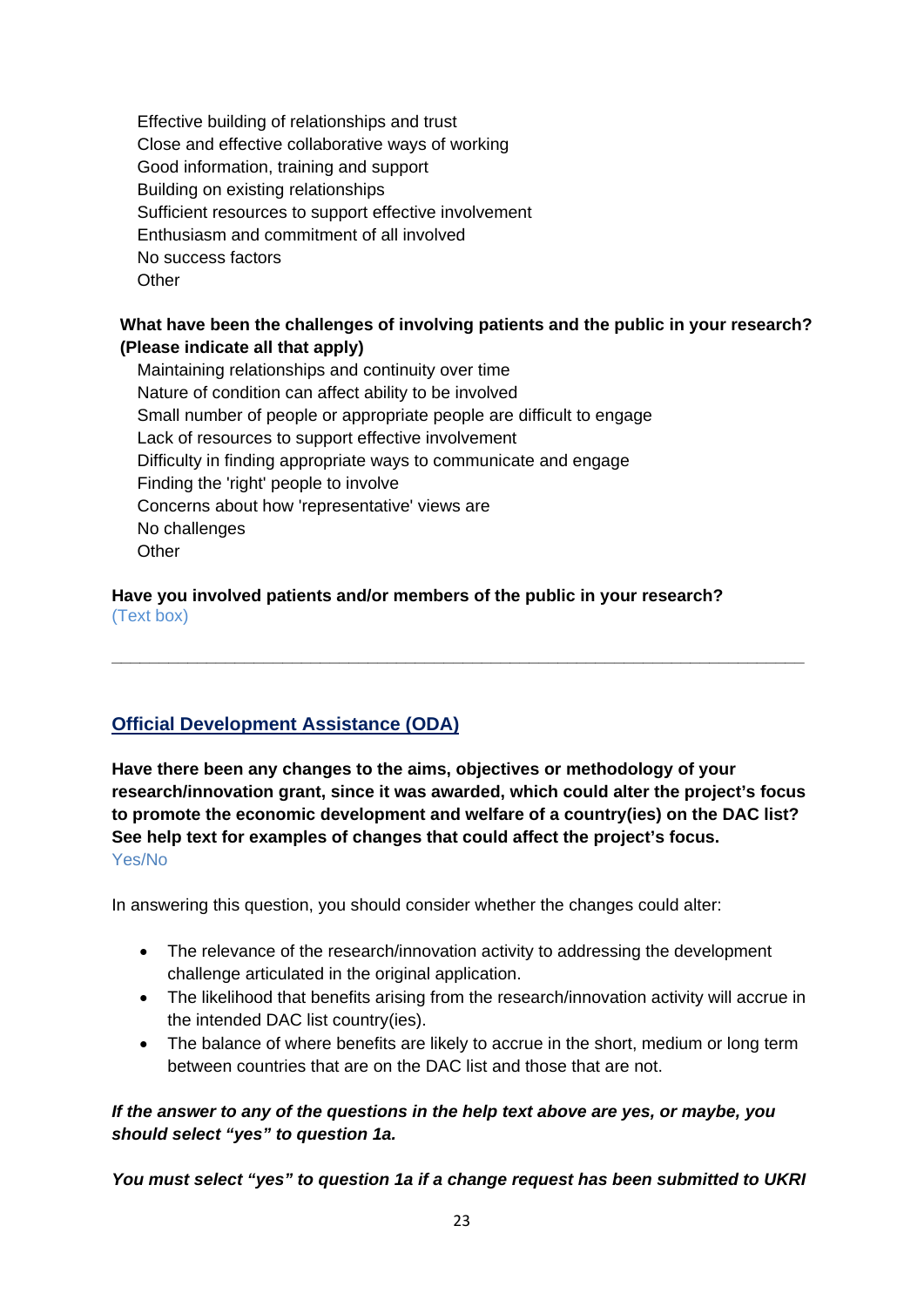# *via Je-S because you were concerned that the proposed changes had the potential to alter the ODA eligibility of the project.*

# **If Yes:**

# **Have you submitted these changes, as a change request via Je-S, to UKRI for approval?**

In line with the Terms and Conditions of your grant, any proposed changes that could affect the ODA eligibility of your project should be submitted to UKRI for consideration and approval.

Yes/No

# **Please describe how and why the aims, objective or methodology have changed**

Only provide information about changes that could affect the ODA eligibility of the project. Other changes should not be mentioned.

Tell us what has changed and highlight any steps that were taken, or are planned, to ensure that the project's primary purpose remains to promote the economic development and welfare of countries on the DAC list.

Tell us about the circumstances that made it necessary, or desirable, to make the changes to the project.

Text box

# **Please describe what impact these changes are likely to have, or have had, on the intended outputs, outcomes, impacts and distribution of benefits articulated in the original application.**

As a result of the changes described above tell us about:

- any impacts or benefits that were identified in the original application that are now unlikely to arise
- any countries that you listed in your application that are no longer likely to benefit from the project
- any new impacts and benefits that are likely to arise
- <span id="page-23-0"></span>• any impacts or benefits that are now likely to arise in countries not identified in the original application.

**\_\_\_\_\_\_\_\_\_\_\_\_\_\_\_\_\_\_\_\_\_\_\_\_\_\_\_\_\_\_\_\_\_\_\_\_\_\_\_\_\_\_\_\_\_\_\_\_\_\_\_\_\_\_\_\_\_\_\_\_\_\_\_\_\_\_\_\_\_\_\_\_\_**

#### Text box

# **Covid-19 (UKRI)**

**Has the COVID-19 pandemic negatively affected this project's research outputs and outcomes compared with what you originally expected to be enabled at this point in time? (e.g. reduced quantity or quality of outputs, delayed delivery of outcomes)** Yes/No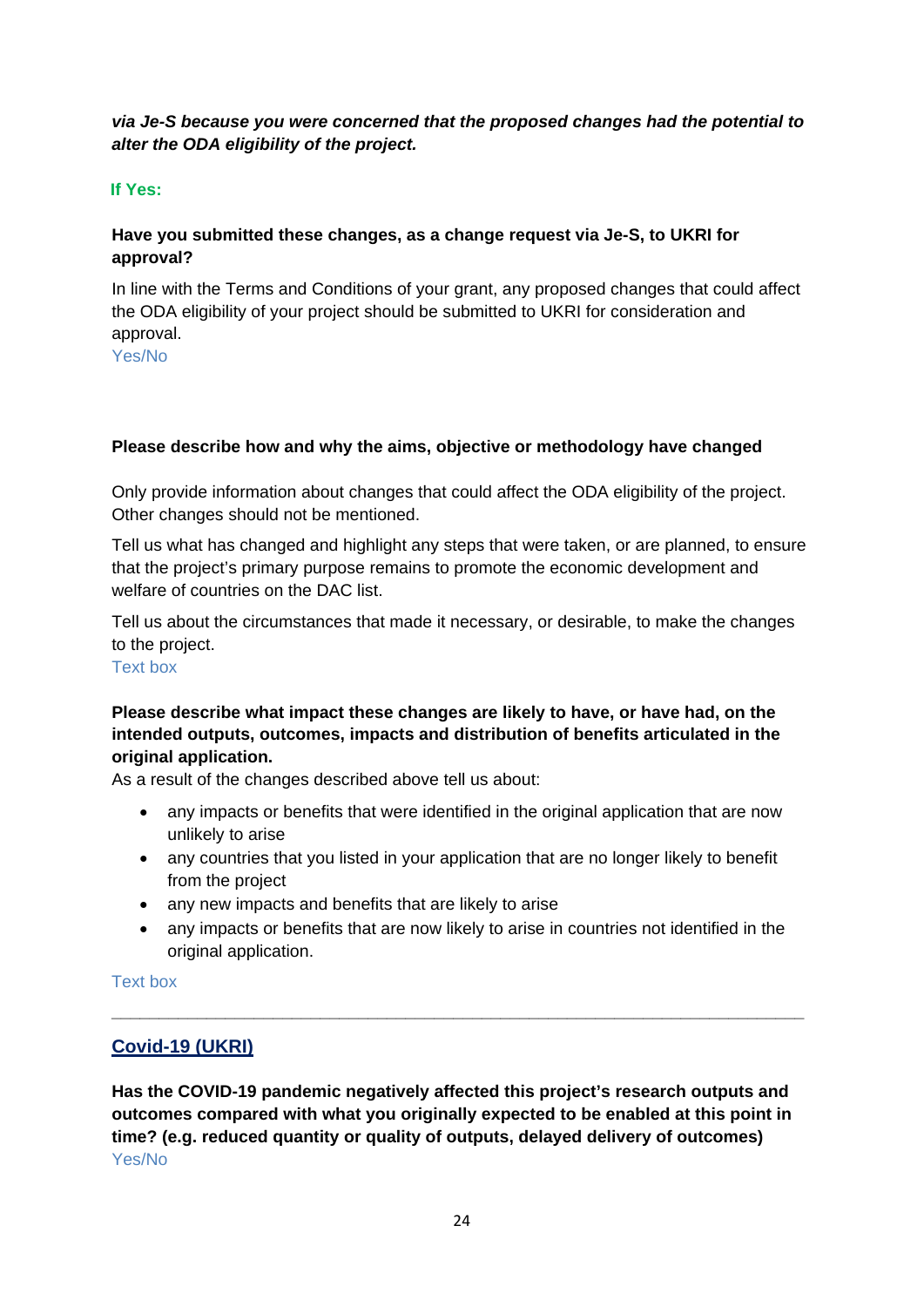In answering, you should consider whether the COVID-19 pandemic has negatively affected the quantity, quality, variety, or timing of your project's outputs and outcomes. You should only consider effects on outputs and outcomes that have occurred at the time of reporting.

### **If Yes:**

# **In what ways have this project's research outputs and outcomes been affected to date?**

In answering, you should consider the specific ways in which your project's outputs and outcomes have been negatively affected. Examples could include:

- Quantity: fewer publication outputs produced; fewer collaborations and partnerships established
- Quality: reduced scope/coverage of a dataset/database; reduced effectiveness of an engagement activity as a result of it taking place virtually
- Variety: research activities prioritised to focus on key outputs/outcomes, limiting the opportunity to produce other types of outputs/outcomes
- Timing: delay to delivering outputs (e.g. publications, datasets) as a result of disruption to research activities; delays to policy influence and other impacts (e.g. as a result of reduced capacity of stakeholders to engage with the research)

# Tick box (multiple choice)

- *Quantity of outputs/outcomes is lower than originally expected*
- *Quality of outputs/outcomes is lower than originally expected*
- *Variety of output/outcome types is lower than originally expected*
- *Delivery of outputs/outcomes is delayed*

# **Has the COVID-19 pandemic positively affected this project's research outputs and outcomes compared with what you originally expected to be enabled at this point in time? (e.g. outputs published earlier than expected, delivery of novel outcomes that were not anticipated at the project's outset)**

In answering, you should consider whether the COVID-19 pandemic has positively affected the quantity, quality, variety, or timing of your project's outputs and outcomes. You should only consider effects on outputs and outcomes that have occurred at the time of reporting. Examples of positive effects could include:

- Quantity: increased number of publication outputs (including pre-prints)
- Quality: increased effectiveness of an engagement activity as a result of it taking place virtually (e.g. greater reach, more diverse audience)
- Variety: novel or unanticipated outputs/outcomes delivered as a result of applying research findings to a COVID-19 specific challenge
- Timing: outputs made available to others earlier than originally anticipated (e.g. earlier publication of research findings; earlier submission of a dataset to a public repository); policy influence or other impact occurring earlier than anticipated (e.g. as a result of increased interest from stakeholders).

Yes/No